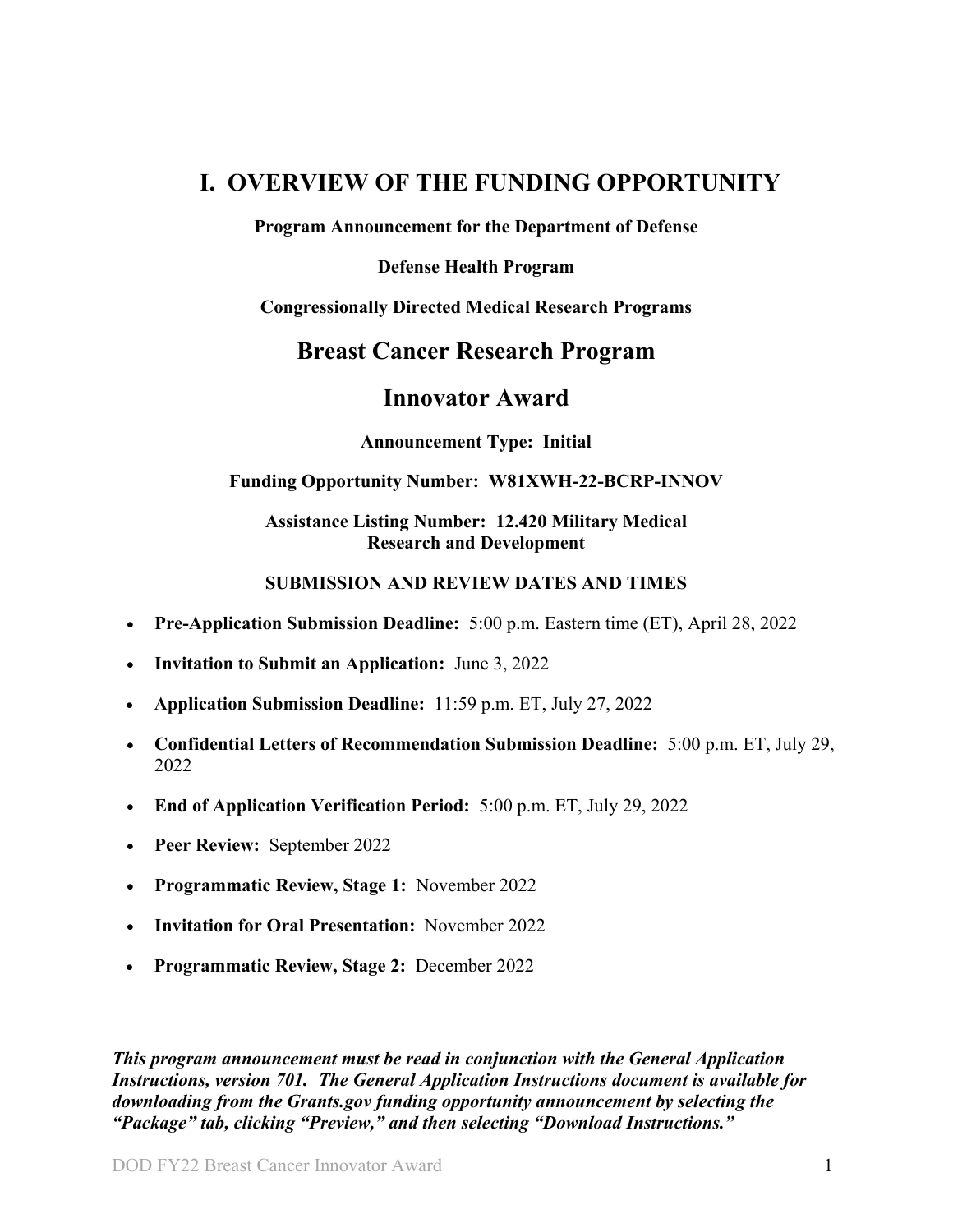## **TABLE OF CONTENTS**

| I.  |                                                                                  |  |
|-----|----------------------------------------------------------------------------------|--|
| II. | DETAILED INFORMATION ABOUT THE FUNDING OPPORTUNITY  3                            |  |
|     |                                                                                  |  |
|     |                                                                                  |  |
|     |                                                                                  |  |
|     |                                                                                  |  |
|     |                                                                                  |  |
|     |                                                                                  |  |
|     |                                                                                  |  |
|     |                                                                                  |  |
|     |                                                                                  |  |
|     |                                                                                  |  |
|     |                                                                                  |  |
|     | II.D.3. Unique Entity Identifier (UEI) and System for Award Management (SAM)  22 |  |
|     |                                                                                  |  |
|     |                                                                                  |  |
|     |                                                                                  |  |
|     |                                                                                  |  |
|     |                                                                                  |  |
|     |                                                                                  |  |
|     |                                                                                  |  |
|     |                                                                                  |  |
|     |                                                                                  |  |
|     |                                                                                  |  |
|     |                                                                                  |  |
|     |                                                                                  |  |
|     |                                                                                  |  |
|     |                                                                                  |  |
|     |                                                                                  |  |
|     |                                                                                  |  |
|     | II.H.1. Program Announcement and General Application Instructions Versions 30    |  |
|     |                                                                                  |  |
|     |                                                                                  |  |
|     |                                                                                  |  |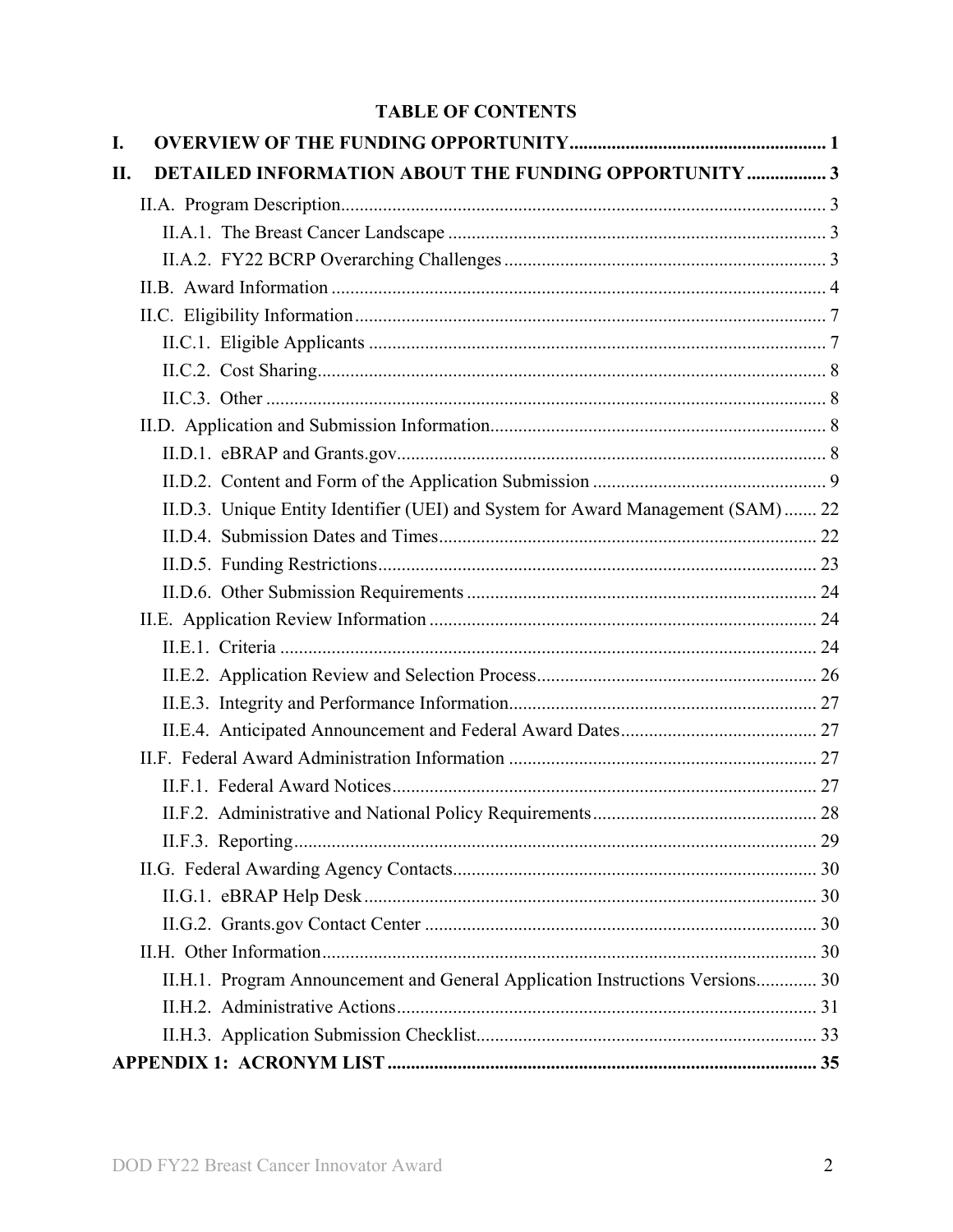# <span id="page-2-0"></span>**II. DETAILED INFORMATION ABOUT THE FUNDING OPPORTUNITY**

## <span id="page-2-1"></span>**II.A. Program Description**

Applications to the Fiscal Year 2022 (FY22) Breast Cancer Research Program (BCRP) are being solicited by the U.S. Army Medical Research Acquisition Activity (USAMRAA) using delegated authority provided by United States Code, Title 10, Section 2358 (10 USC 2358). The execution management agent for this program announcement is the Congressionally Directed Medical Research Programs (CDMRP) at the U.S. Army Medical Research and Development Command (USAMRDC). The BCRP was initiated in FY92 to support innovative, high-impact research, with a mission of ending breast cancer for Service Members, Veterans, and the general public. Appropriations for the BCRP from FY92 through FY21 totaled \$3.94 billion. The FY22 appropriation is \$150 million (M).

The BCRP challenges the scientific community to design research that will address the urgency of ending breast cancer. Specifically, the BCRP seeks to accelerate high-impact research with clinical relevance, encourage innovation and stimulate creativity, and facilitate productive collaborations.

## <span id="page-2-2"></span>**II.A.1. The Breast Cancer Landscape**

The BCRP has prepared a brief overview, *The Breast Cancer Landscape,* that describes what is currently known about the most pertinent topics that are consistent with the BCRP's mission of ending breast cancer. Applicants are strongly urged to read and consider *The Breast Cancer Landscape* before preparing their applications. *The Breast Cancer Landscape* may be found at [https://cdmrp.army.mil/bcrp/pdfs/Breast%20Cancer%20Landscape2021.pdf.](https://cdmrp.army.mil/bcrp/pdfs/Breast%20Cancer%20Landscape2021.pdf)

## <span id="page-2-3"></span>**II.A.2. FY22 BCRP Overarching Challenges**

Considering the current *[breast cancer landscape](https://cdmrp.army.mil/bcrp/pdfs/Breast%20Cancer%20Landscape2021.pdf)* and the BCRP's mission, all FY22 BCRP Innovator Award applications must address at least one of the following overarching challenges unless adequate justification for exception is provided.\*

- Prevent breast cancer (primary prevention)
- Identify determinants of breast cancer initiation, risk, or susceptibility
- Distinguish deadly from non-deadly breast cancers
- Conquer the problems of overdiagnosis and overtreatment
- Identify what drives breast cancer growth; determine how to stop it
- Identify why some breast cancers become metastatic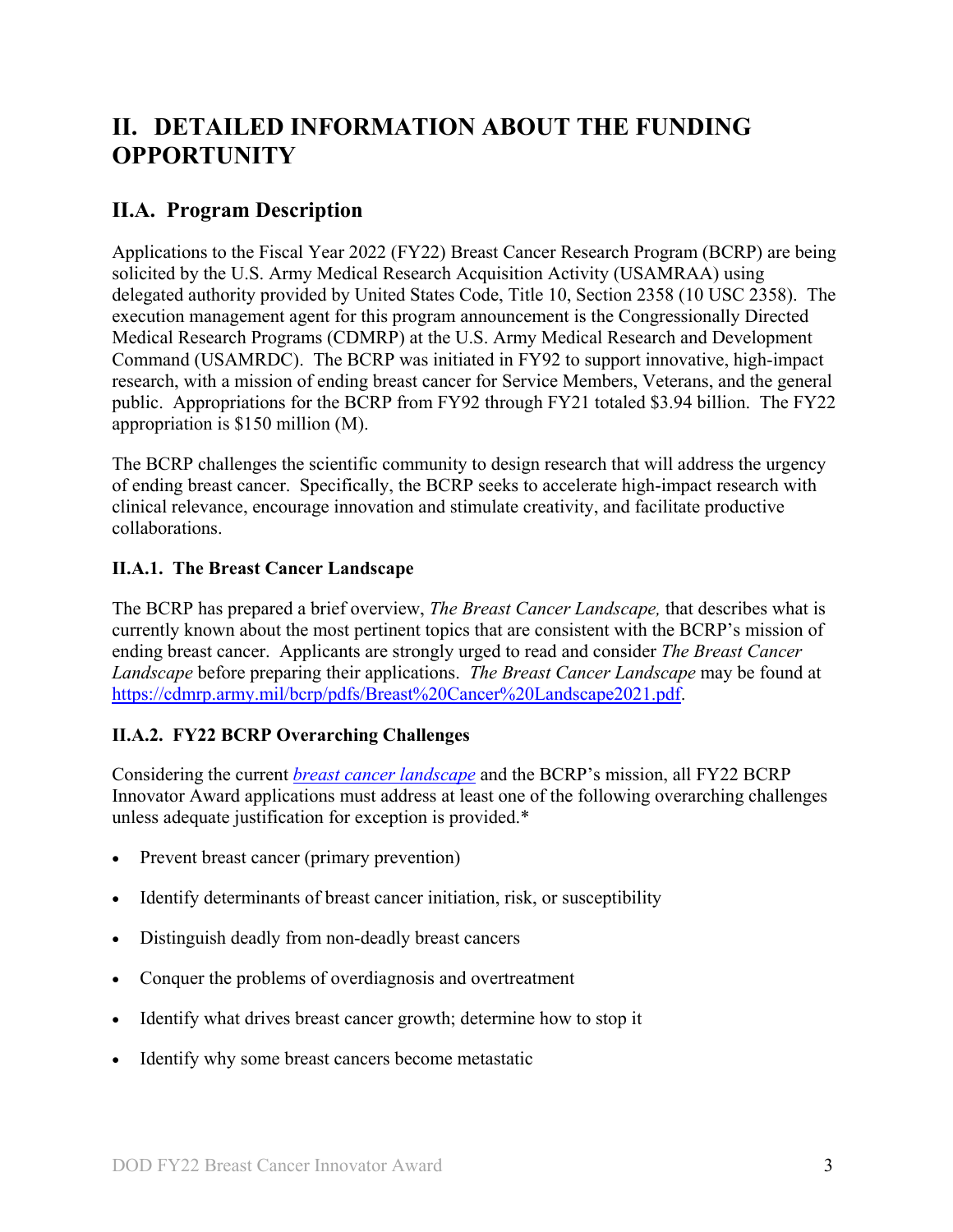- Determine why/how breast cancer cells lie dormant for years and then re-emerge; determine how to prevent lethal recurrence
- Revolutionize treatment regimens by replacing them with ones that are more effective, less toxic, and impact survival
- Eliminate the mortality associated with metastatic breast cancer

\*Alternatively, with adequate justification, applications may identify and address another overarching challenge related to the breast cancer landscape. Justification must be provided in the application.

## <span id="page-3-0"></span>**II.B. Award Information**

The Innovator Award supports *visionary individuals* who have demonstrated exceptional creativity, innovative work, and paradigm-shifting leadership in any field including, but not limited to, breast cancer. The Innovator Award will provide these individuals with the funding and freedom to pursue their most novel, visionary, high-risk ideas that could accelerate progress to ending breast cancer.

Because the intent of the Innovator Award mechanism is to recognize these remarkably creative and innovative visionary individuals, rather than projects, the central feature of the award is the innovative contribution that the Principal Investigator (PI) can make toward ending breast cancer. The PI should have a record of challenging the status quo, shifting paradigms by changing a field of research or approach to patient care, exhibiting high levels of creativity, and demonstrating promise for continued innovation in future work. These rare individuals will be able to articulate a vision for ending breast cancer that challenges current dogma and demonstrates an ability to look beyond tradition and convention. The PI is also expected to be established in their field and have demonstrated success at forming and leading effective partnerships and collaborations. To further the development of innovative individuals and spark the generation of novel ideas, applications are required to incorporate the mentoring of promising junior investigators.

*Experience in breast cancer research is not required;* however, the application must focus on breast cancer, and the PI must maintain a 50% dedication of their full-time effort during the award period to breast cancer research. This effort in breast cancer research can be through a combination of this award and other current support. Individuals from other disciplines who will apply novel concepts to breast cancer are encouraged to submit.

The PI is expected to assemble a research team that will provide the necessary expertise and collaborative efforts toward accomplishing the research goals. The PI's research team must include two or more breast cancer consumer advocates. As lay representatives, the consumer advocates must be individuals who have been diagnosed with breast cancer and are actively involved in a breast cancer advocacy organization. Their role should be independent of their employment, and they cannot be employees of any of the organizations participating in the application. The consumer advocates should have a high level of knowledge of current breast cancer issues and the appropriate background and/or training in breast cancer research to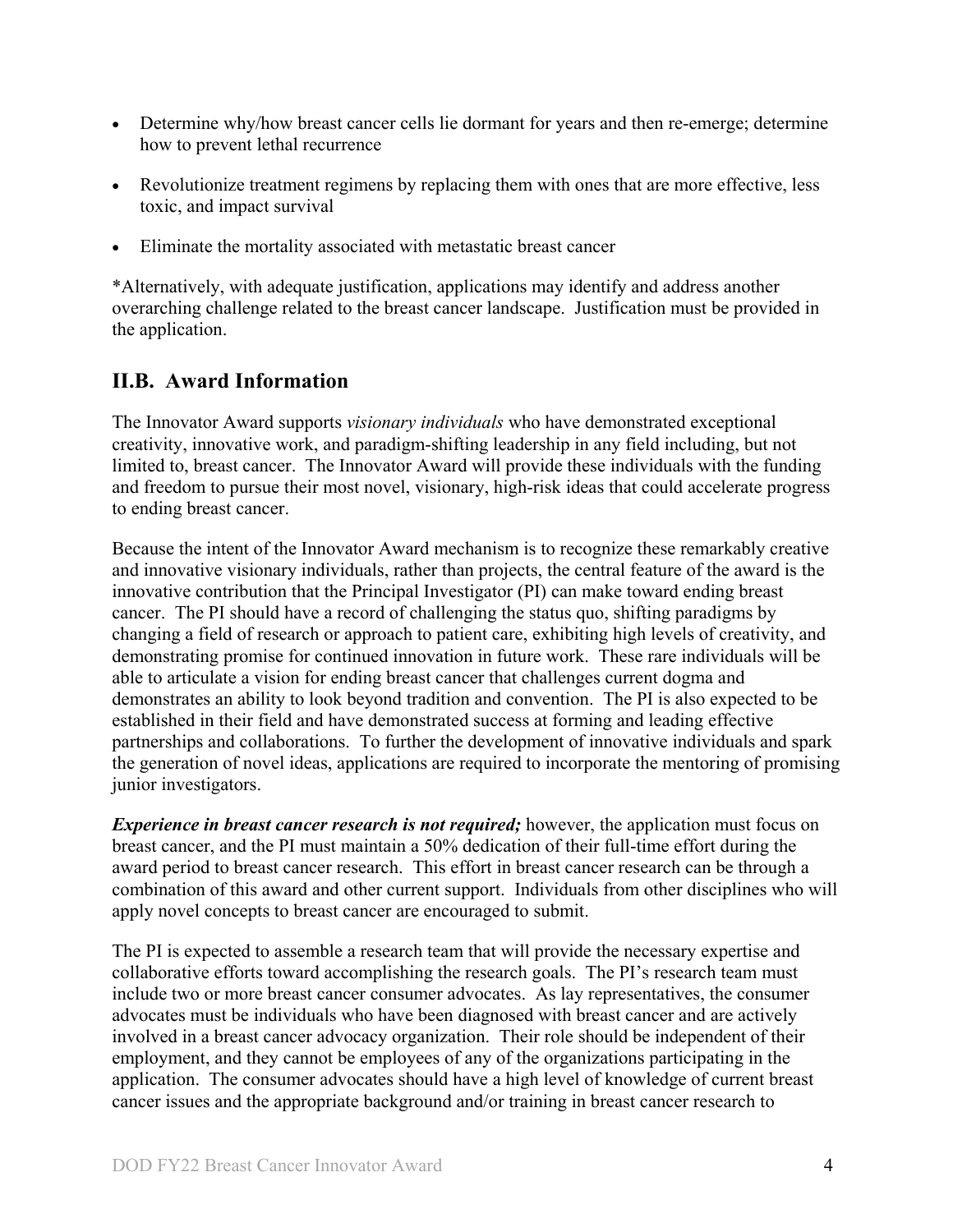contribute to the project. Their role should be focused on providing objective input on the research and its potential impact for individuals with, or at a risk for, breast cancer.

A congressionally mandated Metastatic Cancer Task Force was formed with the purpose of identifying ways to help accelerate clinical and translational research aimed at extending the lives of advanced state and recurrent patients. As a member of the Metastatic Cancer Task Force, the CDMRP encourages applicants to review the recommendations [\(https://health.mil/Reference-Center/Congressional-Testimonies/2018/05/03/Metastatic-Cancer-](https://www.health.mil/Reference-Center/Congressional-Testimonies?refVector=001000000000000&refSrc=130)[Research\)](https://www.health.mil/Reference-Center/Congressional-Testimonies?refVector=001000000000000&refSrc=130) and submit research ideas to address these recommendations provided they are within the limitations of this funding opportunity and fit within the FY22 BCRP priorities.

*The proposed research must be relevant to active-duty Service Members, Veterans, military beneficiaries, and/or the American public.* Collaborations between researchers at military or Veteran institutions and non-military institutions are strongly encouraged. These relationships can leverage knowledge, infrastructure, and access to unique clinical populations that the partners bring to the research effort, ultimately advancing cancer research that is of significance to the Warfighter, military, and the American public.

The types of awards made under the program announcement will be assistance agreements. An assistance agreement is appropriate when the federal government transfers a "thing of value" to a "state, local government," or "other recipient" to carry out a public purpose of support or stimulation authorized by a law of the United States instead of acquiring property or service for the direct benefit and use of the U.S. government. An assistance agreement can take the form of a grant or cooperative agreement. The level of involvement on the part of the Department of Defense (DOD) during project performance is the key factor in determining whether to award a grant or cooperative agreement. If "no substantial involvement" on the part of the funding agency is anticipated, a grant award will be made (31 USC 6304). Conversely, if substantial involvement on the part of the funding agency is anticipated, a cooperative agreement will be made (31 USC 6305), and the award will identify the specific substantial involvement. Substantial involvement may include, but is not limited to, collaboration, participation, or intervention in the research to be performed under the award. The award type, along with the start date, will be determined during the negotiation process.

The anticipated direct costs budgeted for the entire period of performance for an FY22 BCRP Innovator Award will not exceed **\$7M**. Refer to Section [II.D.5, Funding Restrictions,](#page-22-0) for detailed funding information.

Awards will be made no later than September 30, 2023. For additional information refer to [Section II.F.1, Federal Award Notices.](#page-26-3)

*The CDMRP expects to allot approximately \$10.85M to fund approximately one Innovator Award application. Funding of applications received is contingent upon the availability of federal funds for this program as well as the number of applications received, the quality and merit of the applications as evaluated by scientific and programmatic review, and the requirements of the government. Funds to be obligated on any award resulting from this funding opportunity will be available for use for a limited time period based on the fiscal year*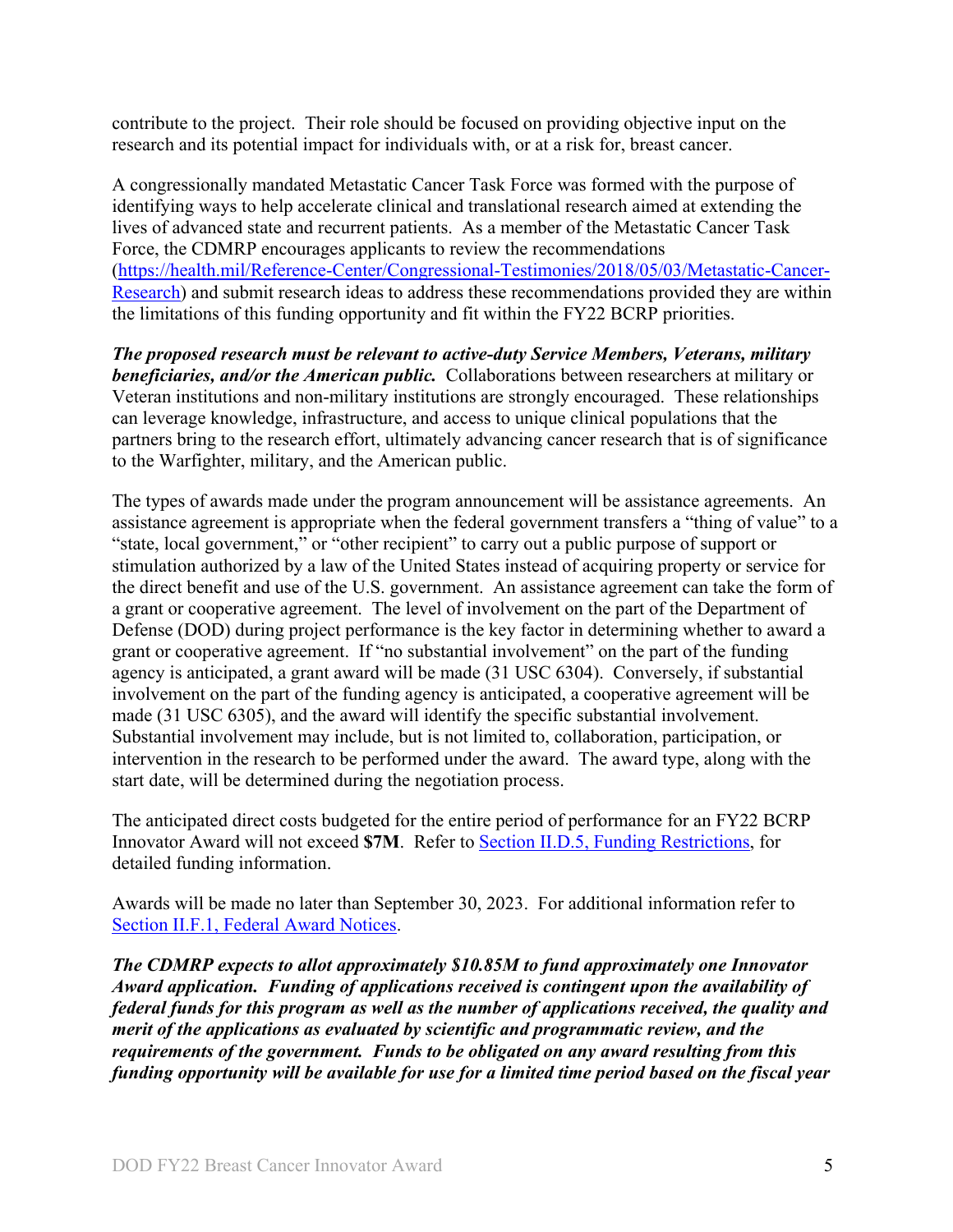#### *of the funds. It is anticipated that awards made from this FY22 funding opportunity will be funded with FY22 funds, which will expire for use on September 30, 2028.*

### **Research Involving Human Anatomical Substances, Human Subjects, or Human**

**Cadavers:** All DOD-funded research involving new and ongoing research with human anatomical substances, human subjects, or human cadavers must be reviewed and approved by the USAMRDC Office of Research Protections (ORP), Human Research Protection Office (HRPO), prior to research implementation. This administrative review requirement is in addition to the local Institutional Review Board (IRB) or Ethics Committee (EC) review. Local IRB/EC approval at the time of submission is *not* required. *Allow* up to 3 months to complete the HRPO regulatory review and approval process following submission of *all required and complete* documents to the HRPO. Refer to the General Application Instructions, Appendix 1, and the Human Research Protections Office Resources and Overview document available on the electronic Biomedical Research Application Portal (eBRAP) "Funding Opportunities & Forms" web page [\(https://ebrap.org/eBRAP/public/Program.htm\)](https://ebrap.org/eBRAP/public/Program.htm) for additional information.

If the proposed research involves more than one institution, a written plan for single IRB review arrangements must be provided at the time of application submission or award negotiation. The lead institution responsible for developing the master protocol and master consent form should be identified and should be the single point of contact for regulatory submissions and requirements.

*Clinical research is defined* as: (1) Patient-oriented research. Research conducted with human subjects (or on material of human origin such as tissues, specimens, and cognitive phenomena) for which an investigator (or colleague) directly interacts with human subjects. Excluded from this definition are in vitro studies that utilize human tissues that cannot be linked to a living individual. Patient-oriented research includes: (a) mechanisms of human disease, (b) therapeutic interventions, (c) clinical trials, and (d) development of new technologies. (2) Epidemiologic and behavioral studies. (3) Outcomes research and health services research. *Note:* Studies that meet the requirements for IRB Exemption 4 are not considered CDMRP-defined clinical research. IRB Exemption 4 refers to research involving the collection or study of existing deidentified specimens or data, if these sources are publicly available.

*Clinical trials are allowed.* A clinical trial is defined as a research study in which one or more human subjects are prospectively assigned to one or more interventions (which may include placebo or other control) to evaluate the effects of the interventions on biomedical or behavioral health-related outcomes. Funded trials are required to post a copy of the IRB-approved informed consent form used to enroll subjects on a publicly available federal website in accordance with federal requirements described in Code of Federal Regulations, Title 32, Part 219 (32 CFR 219).

**Research Involving Animals:** All research funded by the FY22 BCRP Innovator Award involving new and ongoing research with animals must be reviewed and approved by the USAMRDC ORP Animal Care and Use Review Office (ACURO), in addition to the local Institutional Animal Care and Use Committee (IACUC) of record. IACUC approval at the time of submission is *not* required. *Allow at least 3 to 4 months for ACURO regulatory review and approval processes for animal studies.* Refer to the General Application Instructions, Appendix 1, for additional information.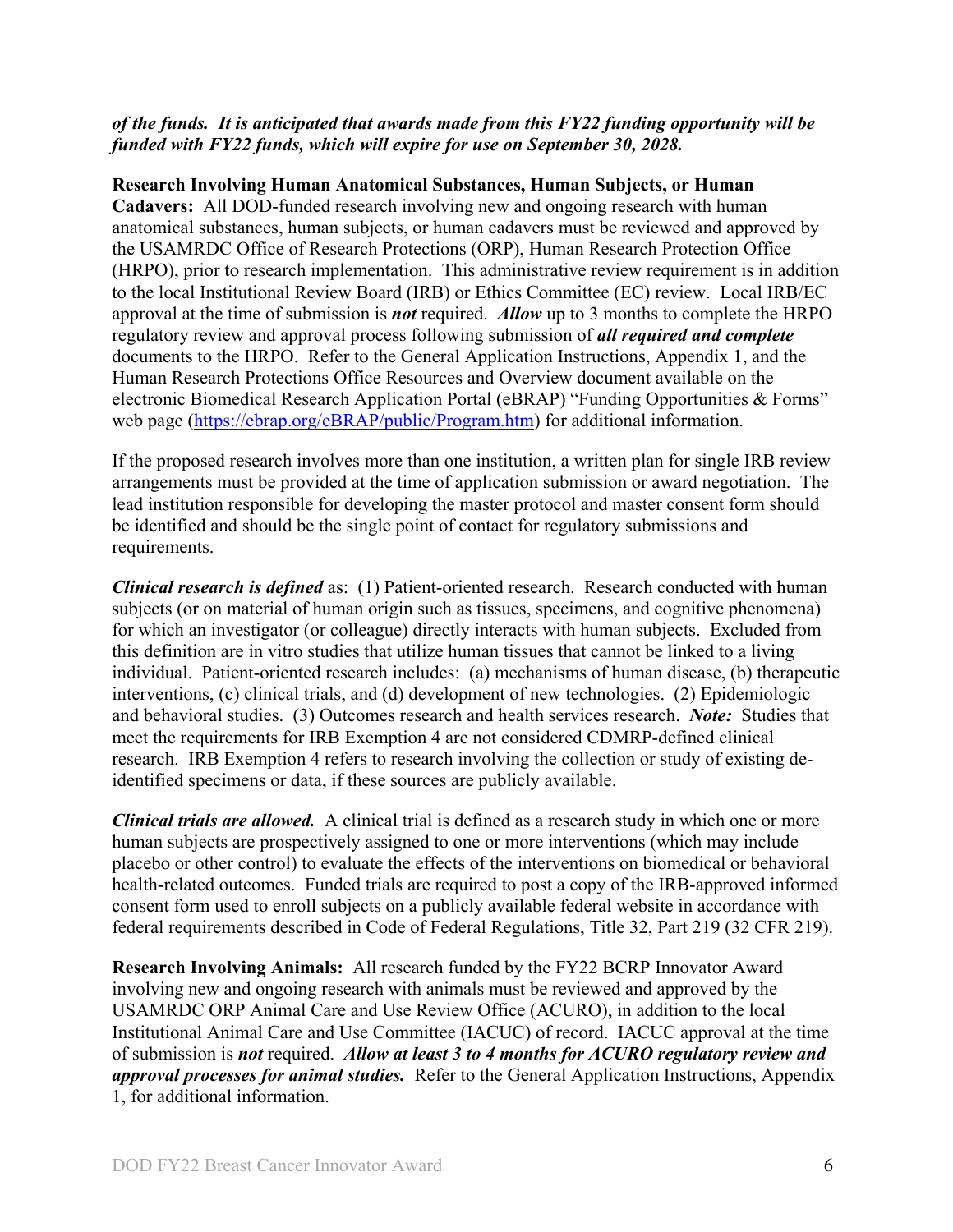## <span id="page-6-0"></span>**II.C. Eligibility Information**

## <span id="page-6-1"></span>**II.C.1. Eligible Applicants**

**II.C.1.a. Organization: All organizations, including foreign organizations, foreign public entities, and international organizations, are eligible to apply.** 

**Government Agencies Within the United States:** Local, state, and federal government agencies are eligible to the extent that applications do not overlap with their fully funded internal programs. Such agencies are required to explain how their applications do not overlap with their internal programs.

As applications for this program announcement may be submitted by extramural and intramural organizations, these terms are defined below.

**Extramural Organization:** An eligible non-DOD organization. Examples of extramural organizations include academic institutions, biotechnology companies, foundations, federal government organizations other than the DOD, and research institutes.

**Intramural DOD Organization:** A DOD laboratory, DOD military treatment facility, and/or DOD activity embedded within a civilian medical center. *Intramural Submission:* **An**  *application submitted by a DOD organization for an intramural investigator working within a DOD laboratory or military treatment facility or in a DOD activity embedded within a civilian medical center.*

**The USAMRAA makes awards to eligible organizations, not to individuals.**

## **II.C.1.b. Principal Investigator**

PIs must be at or above the level of Associate Professor (or equivalent) as of the application submission deadline.

Previous recipients of the BCRP Innovator Award are ineligible.

The PI must maintain a 50% dedication of their full-time effort during the award period to breast cancer research.

An investigator may be named as the PI on only one Innovator Award pre-application under this program announcement.

An eligible PI, regardless of ethnicity, nationality, or citizenship status, must be employed by, or affiliated with, an eligible organization.

The CDMRP strongly encourages all PIs to participate in a digital identifier initiative through Open Researcher and Contributor ID, Inc. (ORCID). Registration for a unique ORCID identifier can be done online at [https://orcid.org/.](https://orcid.org/)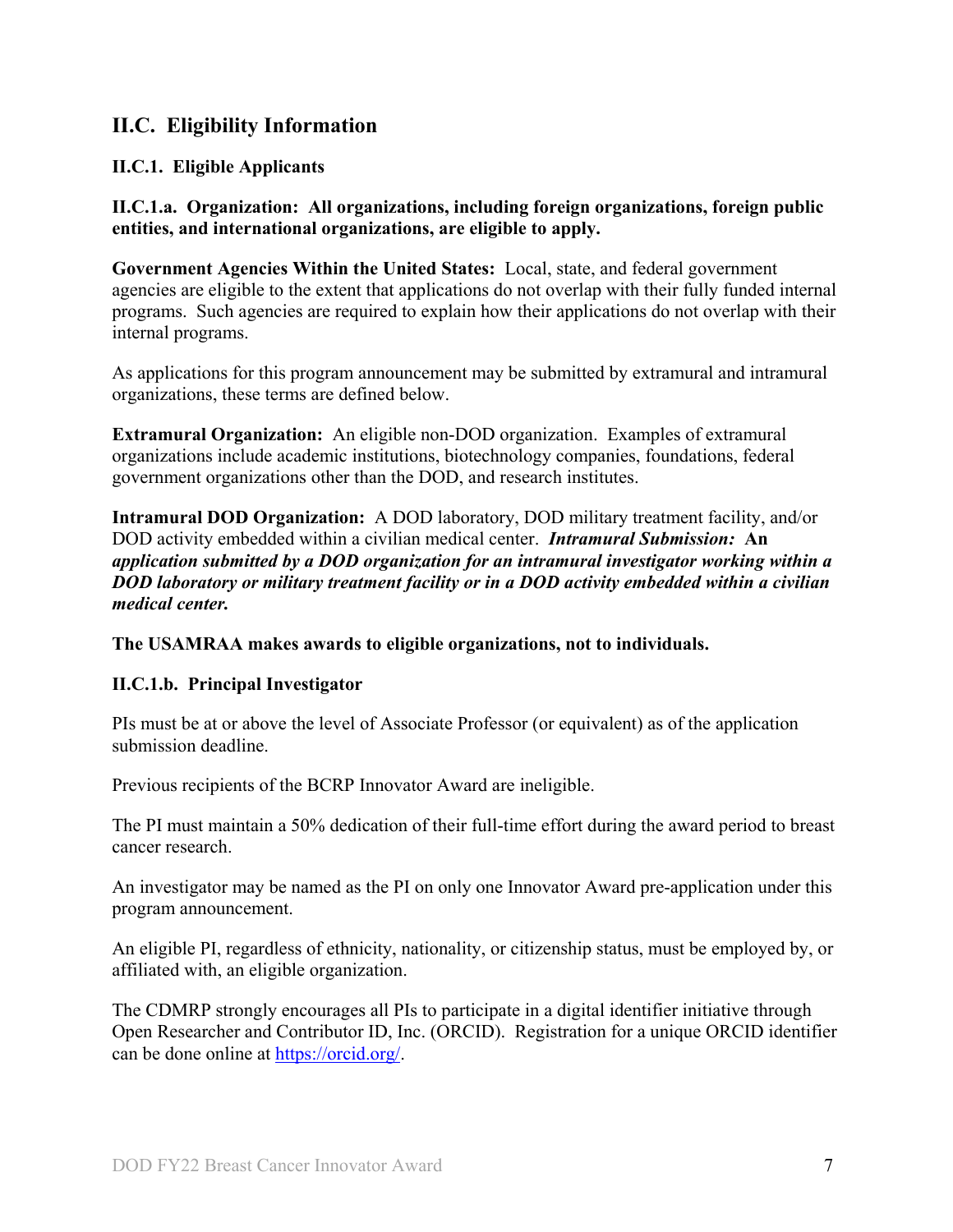## <span id="page-7-0"></span>**II.C.2. Cost Sharing**

Cost sharing/matching is not an eligibility requirement.

### <span id="page-7-1"></span>**II.C.3. Other**

Organizations must be able to access **.gov** and **.mil** websites in order to fulfill the financial and technical deliverable requirements of the award and submit invoices for payment.

For general information on required qualifications for award recipients, refer to the General Application Instructions, Appendix 3.

Refer to [Section II.H.2, Administrative Actions,](#page-30-0) for a list of administrative actions that may be taken if a pre-application or application does not meet the administrative, eligibility, or ethical requirements defined in this program announcement.

## <span id="page-7-2"></span>**II.D. Application and Submission Information**

*Submission of applications that are essentially identical or propose essentially the same research project to different funding opportunities within the same program and funding cycle is prohibited and will result in administrative withdrawal of the duplicative application(s).*

#### <span id="page-7-3"></span>**II.D.1. eBRAP and Grants.gov**

**eBRAP** [\(https://ebrap.org\)](https://ebrap.org/) is a secure web-based system that allows PIs to submit their preapplications, view and verify extramural full applications submitted to Grants.gov [\(https://grants.gov\)](https://grants.gov/), receive communications from the CDMRP, and submit documentation during award negotiations and throughout the period of performance. eBRAP also allows intramural organizations to submit full applications following pre-application submission.

Grants.gov is a federal system required to be utilized by agencies to receive and process extramural grant applications. Full applications may only be submitted to Grants.gov after submission of a pre-application through eBRAP.

Contact information for the eBRAP Help Desk and the Grants.gov Contact Center can be found in [Section II.G, Federal Awarding Agency Contacts.](#page-29-0)

#### *Extramural Submission:*

- Pre-application content and forms must be accessed and submitted at eBRAP.org.
- Full application packages must be accessed and submitted at Grants.gov.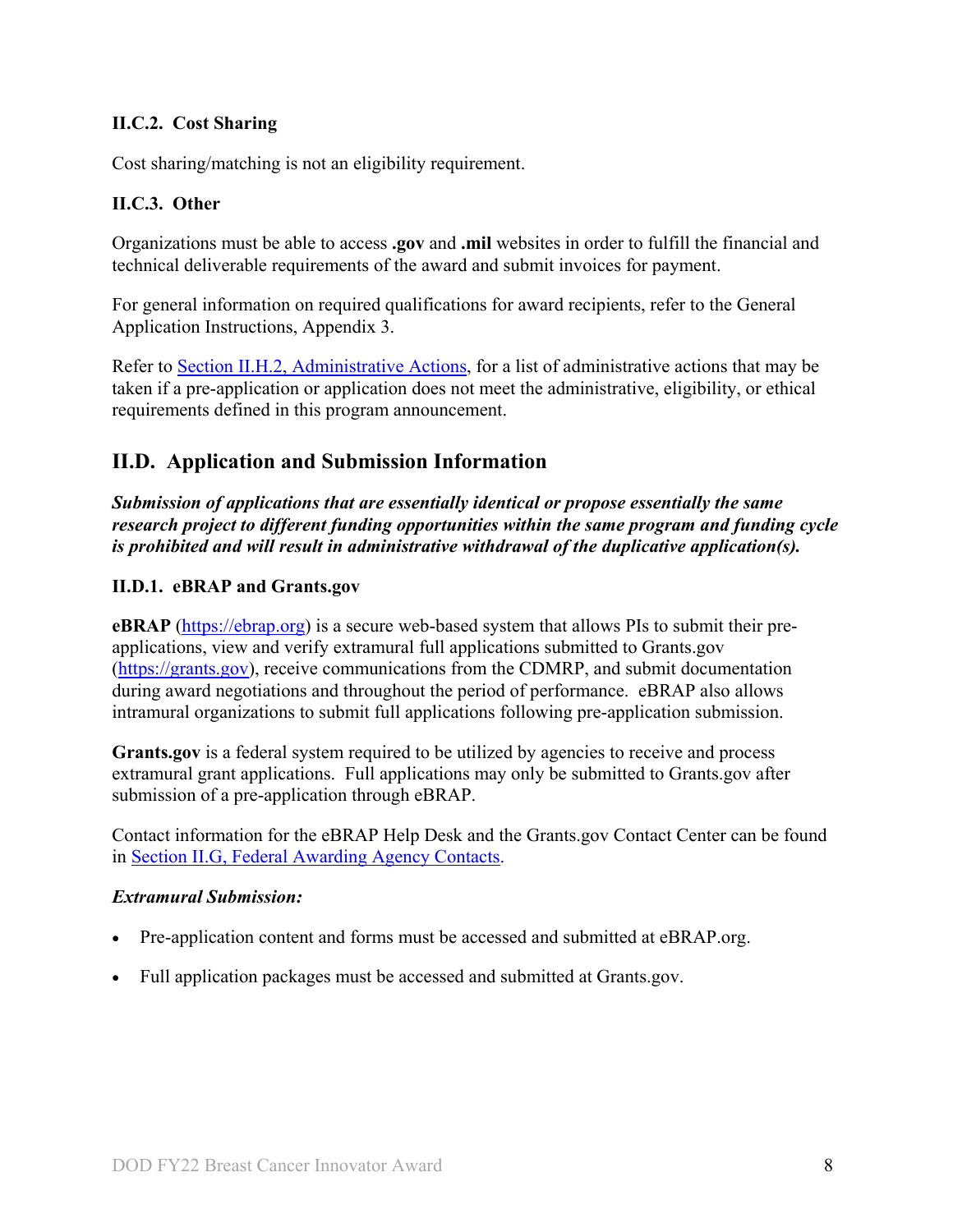## *Intramural DOD Submission:*

- Pre-application content and forms must be accessed and submitted at eBRAP.org.
- Full application packages must be accessed and submitted at eBRAP.org.

#### *Note: Applications from an intramural DOD organization or from an extramural federal government organization may be submitted to Grants.gov through a research foundation.*

#### <span id="page-8-0"></span>**II.D.2. Content and Form of the Application Submission**

Submission is a two-step process requiring both *pre-application* (eBRAP.org) and *full application* (eBRAP.org or Grants.gov) as indicated below. The submission process should be started early to avoid missing deadlines. There are no grace periods. Full application submission guidelines differ for extramural (Grants.gov) and intramural (eBRAP.org) organizations (refer to [Table 1, Full Application Guidelines\)](#page-12-0).

*The application title, eBRAP log number, and all information for the PI, Business Official(s), performing organization, and contracting organization must be consistent throughout the entire pre-application and full application submission process.* Inconsistencies may delay application processing and limit or negate the ability to view, modify, and verify the application in eBRAP. If any changes need to be made, the applicant should contact the eBRAP Help Desk at [help@eBRAP.org](mailto:help@eBRAP.org) or 301-682-5507 prior to the application submission deadline.

#### **II.D.2.a. Step 1: Pre-Application Submission Content**

## *During the pre-application process, eBRAP assigns each submission a unique log number. This unique eBRAP log number is required during the full application submission process***.**

To begin the pre-application process, first select whether the submitting organization is extramural or intramural, then confirm your selection or cancel. **Incorrect selection of extramural or intramural submission type will delay processing.**

If an error has been made in the selection of extramural versus intramural and the pre-application submission deadline has passed, the PI or Business Official must contact the eBRAP Help Desk at  $\frac{help@eBRAP.org}{$  or 301-682-5507 to request a change in designation.

All pre-application components must be submitted by the PI through eBRAP [\(https://eBRAP.org/\)](https://ebrap.org/). Because the invitation to submit an application is based on the contents of the pre-application, investigators should not change the title or research objectives after the preapplication is submitted.

The applicant organization and associated PI identified in the pre-application should be the same as those intended for the subsequent application submission. If any changes are necessary after submission of the pre-application, the applicant must contact the eBRAP Help Desk at [help@eBRAP.org](mailto:help@eBRAP.org) or 301-682-5507.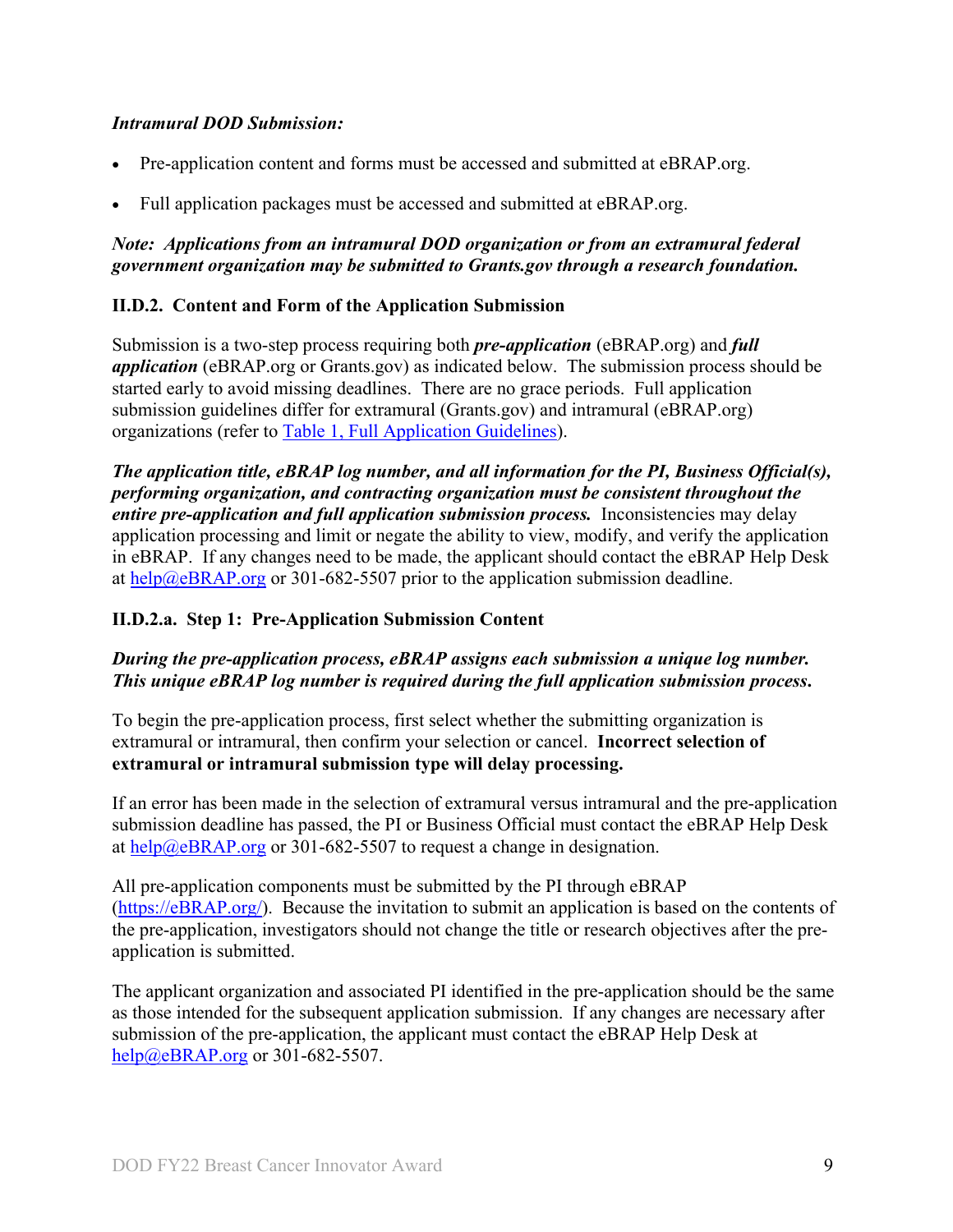PIs with an ORCID identifier should enter that information in the appropriate field in the "My Profile" tab in the "Account Information" section of eBRAP.

The pre-application consists of the following components, which are organized in eBRAP by separate tabs (refer to the General Application Instructions, Section II.B, for additional information on pre-application submission):

## • **Tab 1 – Application Information**

Submission of application information includes assignment of primary and secondary research classification codes, which may be found at [https://ebrap.org/eBRAP/public/](https://ebrap.org/eBRAP/public/Program.htm) [Program.htm.](https://ebrap.org/eBRAP/public/Program.htm) Applicants are strongly encouraged to review and confirm the codes prior to making their selection.

## • **Tab 2 – Application Contacts**

Enter contact information for the PI. Enter the organization's Business Official responsible for sponsored program administration (the "person to be contacted on matters involving this application" in Block 5 of the Grants.gov SF424 Research & Related Form). The Business Official must be either selected from the eBRAP list or invited in order for the preapplication to be submitted.

Select the performing organization (site at which the PI will perform the proposed work) and the contracting organization (organization submitting on behalf of the PI, which corresponds to Block 5 on the Grants.gov SF424 Research & Related Form), and click on "Add Organizations to this Pre-application." The organization(s) must be either selected from the eBRAP drop-down list or invited in order for the pre-application to be submitted.

It is recommended that PIs identify an Alternate Submitter in the event that assistance with pre-application submission is needed.

## • **Tab 3 – Collaborators and Key Personnel**

Enter the name, organization, and role of all collaborators and key personnel associated with the application.

[FY22 BCRP Programmatic Panel members](http://cdmrp.army.mil/bcrp/panels/panels22) should not be involved in any pre-application or application. For questions related to panel members and pre-applications or applications, refer to Section [II.H.2.c, Withdrawal,](#page-30-1) or contact the eBRAP Help Desk at [help@eBRAP.org](mailto:help@eBRAP.org) or 301-682-5507.

## • **Tab 4 – Conflicts of Interest**

List all individuals other than collaborators and key personnel who may have a conflict of interest in the review of the application (including those with whom the PI has a personal or professional relationship).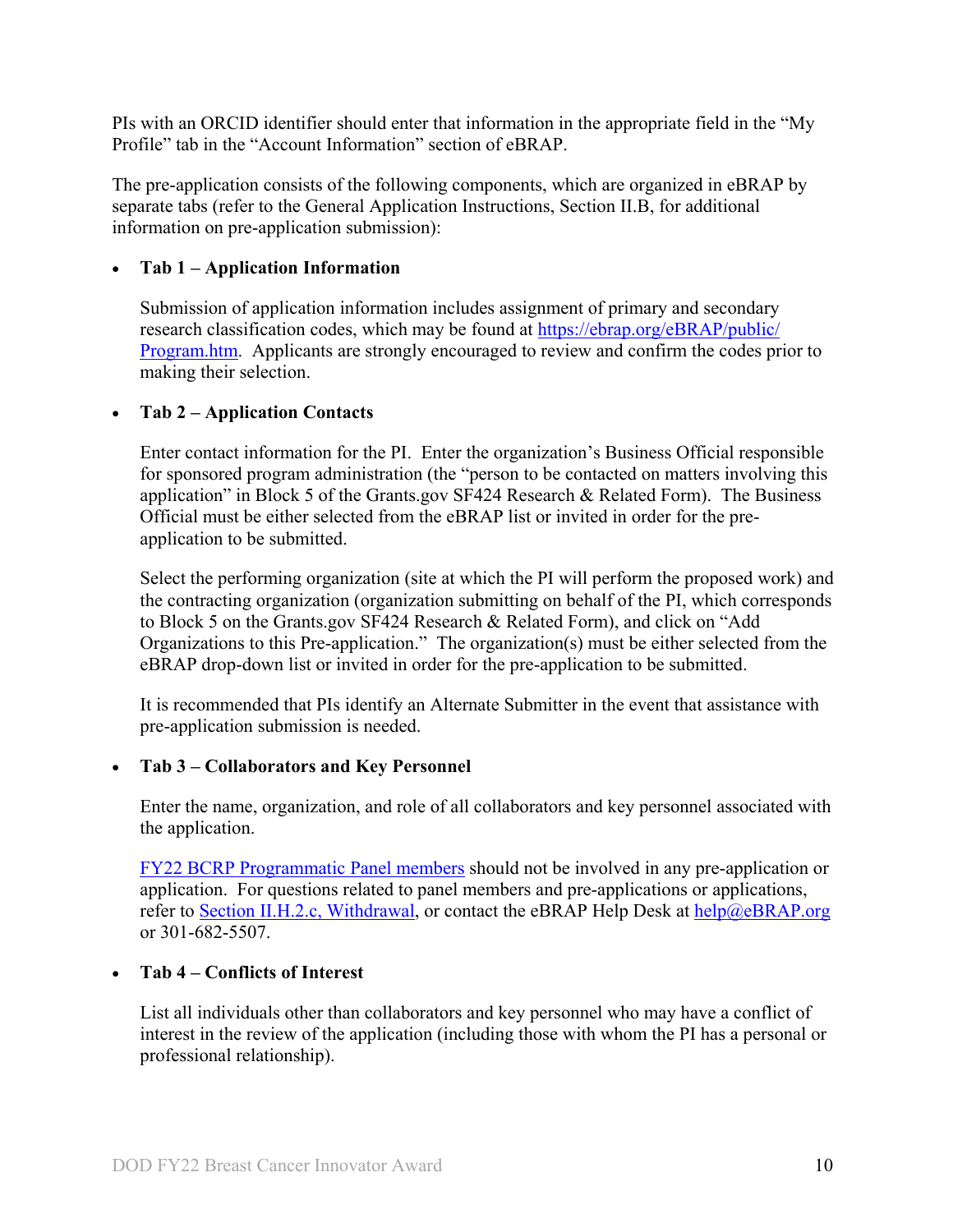#### • **Tab 5 – Pre-Application Files**

## *Note: Upload documents as individual PDF files unless otherwise noted. eBRAP will not allow a file to be uploaded if the number of pages exceeds the limit specified below.*

**Preproposal Narrative:** Provide responses in the appropriate data fields for the following:

- **○** Describe how your unique qualifications and accomplishments demonstrate that you are a visionary in your field. (2,000-character limit)
- **○** Describe your past record of challenging the status quo and shifting paradigms by changing a field of research or approach to patient care. (2,000-character limit)
- **○** Describe the future creativity and innovation that your proposed work will have in the field of breast cancer. (1,000-character limit)
- **○** Describe how you have demonstrated strong leadership skills. (1,000-character limit)
- **○** What BCRP overarching challenge(s) will the proposed research address? If "other," state the overarching challenge and provide justification within the context of the breast [cancer landscape.](https://cdmrp.army.mil/bcrp/pdfs/Breast%20Cancer%20Landscape2021.pdf) (200-character limit)

**Pre-Application Supporting Documentation:** The items to be included as supporting documentation for the pre-application *must be uploaded as individual files* and are limited to the following:

- **○ PI Biographical Sketch (no page limit):** The biographical sketch should be used to demonstrate background and expertise through education, positions, publications, and previous work accomplished.
- **○ List of Individuals Providing Confidential Letters of Recommendation:** Enter contact information for three individuals who will provide letters of recommendation. Each individual will receive an email generated from eBRAP containing specific instructions on how to upload their letter.

## • **Tab 6 – Submit Pre-Application**

This tab must be completed for the pre-application to be accepted and processed.

#### **Pre-Application Screening**

• **Pre-Application Screening Criteria**

To determine the technical merits of the pre-application and the relevance to the mission of the Defense Health Program (DHP) and the BCRP, pre-applications will be screened based on the following criteria:

○ The PI's accomplishments as a visionary in their field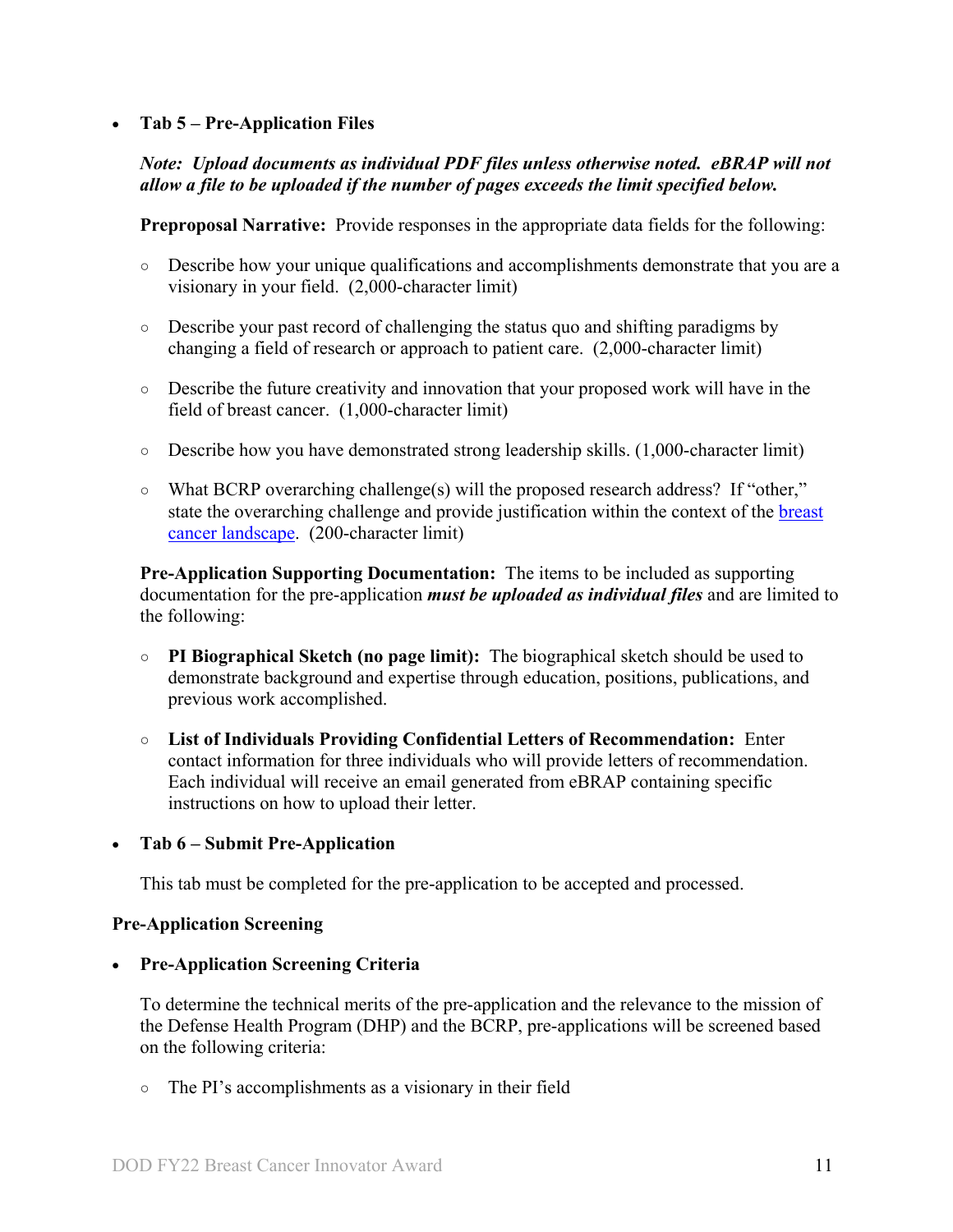- The PI's record of challenging the status quo and shifting paradigms by changing a field of research or approach to patient care
- The PI's potential for future innovation, especially in the field of breast cancer research
- **○** The PI's past demonstration of leadership
- **○** Whether the pre-application addresses at least one overarching challenge that meets the program's goals

## • **Notification of Pre-Application Screening Results**

Following the pre-application screening, PIs will be notified as to whether or not they are invited to submit applications; however, they will not receive feedback (e.g., a critique of strengths and weaknesses) on their pre-application. The estimated timeframe for notification of invitation to submit an application is indicated in Section [I, Overview of the Funding](#page-0-1)  [Opportunity.](#page-0-1) Invitations to submit a full application are based on the Pre-Application Screening Criteria listed above.

## **II.D.2.b. Step 2: Full Application Submission Content**

Applications will not be accepted unless notification of invitation has been received.

## *The CDMRP cannot make allowances/exceptions to its policies for submission problems encountered by the applicant organization using system-to-system interfaces with Grants.gov.*

Each application submission must include the completed full application package for this program announcement. The full application package is submitted by the Authorized Organizational Representative through Grants.gov [\(https://grants.gov/\)](https://grants.gov/) for extramural organizations or through eBRAP [\(https://ebrap.org/\)](https://ebrap.org/) for intramural organizations. See Table 1 below for more specific guidelines.

## **II.D.2.b.i. Full Application Guidelines**

Extramural organizations must submit full applications through [Grants.gov.](https://grants.gov/) Applicants must create a Grants.gov Workspace for submission, which allows the application components to be completed online and routed through the applicant organization for review prior to submission. Applicants may choose to download and save individual PDF forms rather than filling out webforms in Workspace. A compatible version of Adobe Reader **must** be used to view, complete, and submit an application package consisting of PDF forms. If more than one person is entering text into an application package, the *same version* of Adobe Reader software should be used by each person. Check the version number of the Adobe software on each user's computer to make sure the versions match. Using different versions of Adobe Reader may cause submission and/or save errors – even if each version is individually compatible with Grants.gov. Refer to the General Application Instructions, Section III, and the "Apply For Grants" page of Grants.gov [\(https://www.grants.gov/web/grants/applicants/apply-for-grants.html\)](https://www.grants.gov/web/grants/applicants/apply-for-grants.html) for further information about the Grants.gov Workspace submission process. Submissions of extramural applications through eBRAP may be withdrawn.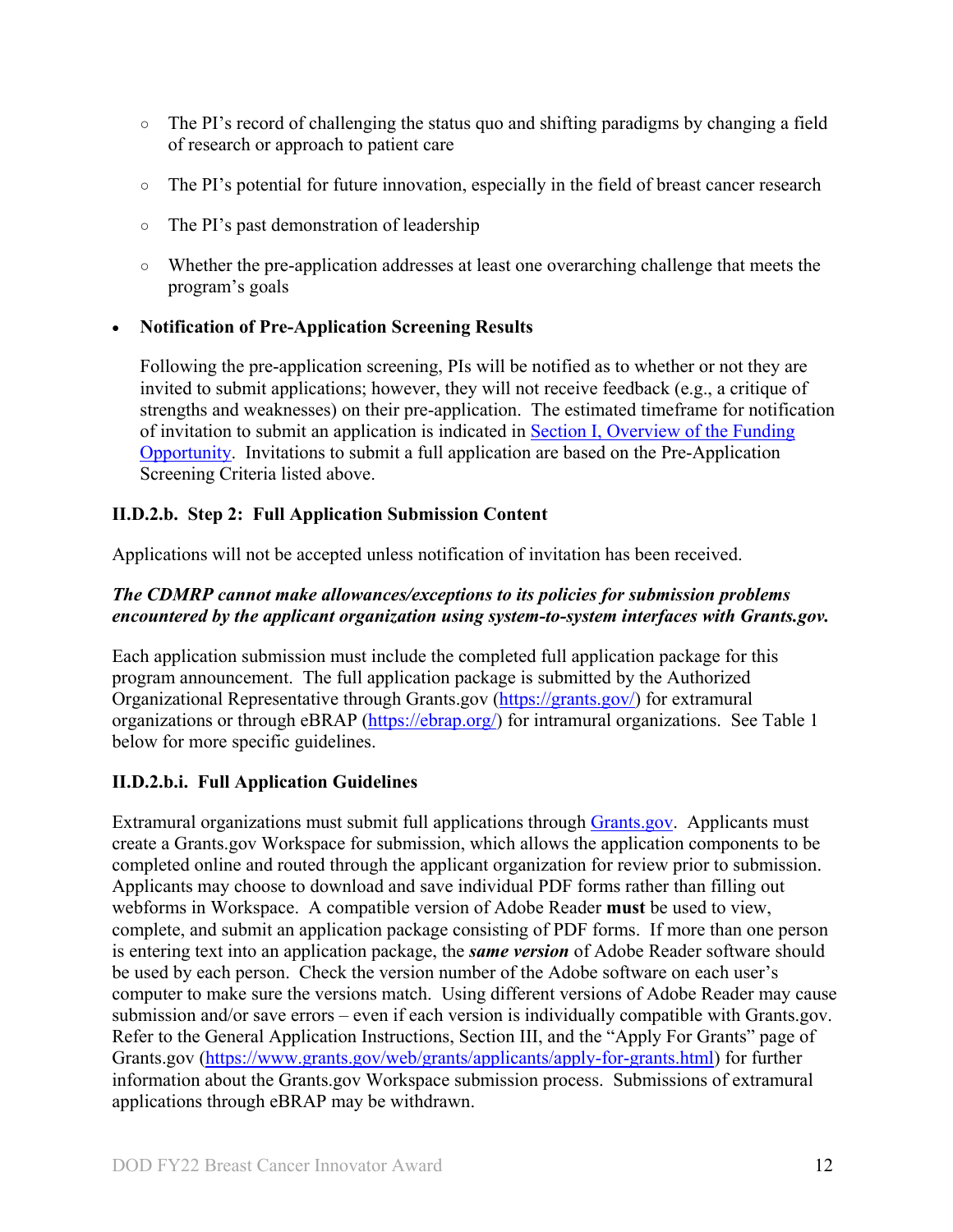## *Do not password protect any files of the application package, including the Project Narrative.*

<span id="page-12-0"></span>

| <b>Extramural Submissions</b>                                                                                                                                                                                                                                                                                                                                                                                                             | <b>Intramural DOD Submissions</b>                                                                                                                                                                                                                                                                                                                                                                                                                                                        |  |  |  |
|-------------------------------------------------------------------------------------------------------------------------------------------------------------------------------------------------------------------------------------------------------------------------------------------------------------------------------------------------------------------------------------------------------------------------------------------|------------------------------------------------------------------------------------------------------------------------------------------------------------------------------------------------------------------------------------------------------------------------------------------------------------------------------------------------------------------------------------------------------------------------------------------------------------------------------------------|--|--|--|
| <b>Application Package Location</b>                                                                                                                                                                                                                                                                                                                                                                                                       |                                                                                                                                                                                                                                                                                                                                                                                                                                                                                          |  |  |  |
| Download application package components for<br>W81XWH-22-BCRP-INNOV from Grants.gov<br>(https:// grants.gov) and create a Grants.gov<br>Workspace. Workspace allows online<br>completion of the application components and<br>routing of the application package through the<br>applicant organization for review prior to<br>submission.                                                                                                 | Download application package components for<br>W81XWH-22-BCRP-INNOV from eBRAP<br>(https://ebrap.org).                                                                                                                                                                                                                                                                                                                                                                                   |  |  |  |
| <b>Full Application Package Components</b>                                                                                                                                                                                                                                                                                                                                                                                                |                                                                                                                                                                                                                                                                                                                                                                                                                                                                                          |  |  |  |
| <b>SF424 Research &amp; Related Application for</b><br><b>Federal Assistance Form: Refer to the</b><br>General Application Instructions, Section<br>III.A.1, for detailed information.                                                                                                                                                                                                                                                    | Tab 1 – Summary: Provide a summary of the<br>application information.<br>Tab 2 – Application Contacts: This tab will<br>be pre-populated by eBRAP; add Authorized<br>Organizational Representative.                                                                                                                                                                                                                                                                                      |  |  |  |
| Descriptions of each required file can be found<br>under Full Application Submission<br>Components:<br><b>Attachments</b><br>Research & Related Personal Data<br>Research & Related Senior/Key Person<br>Profile (Expanded)<br><b>Research &amp; Related Budget</b><br><b>Project/Performance Site Location(s)</b><br>Form<br>Research & Related Subaward Budget<br><b>Attachment(s)</b> Form<br><b>Additional Application Components</b> | Tab 3 – Full Application Files: Upload files<br>under each Application Component in eBRAP.<br>Descriptions of each required file can be found<br>under Full Application Submission<br>Components:<br><b>Attachments</b><br>$\bullet$<br><b>Key Personnel</b><br><b>Budget</b><br><b>Performance Sites</b><br>Other<br>Tab 4 – Application and Budget Data:<br>Review and edit proposed project start date,<br>proposed end date, and budget data pre-<br>populated from the Budget Form. |  |  |  |
| <b>Application Package Submission</b>                                                                                                                                                                                                                                                                                                                                                                                                     |                                                                                                                                                                                                                                                                                                                                                                                                                                                                                          |  |  |  |
| Create a Grants.gov Workspace.<br>Add participants (investigators and Business<br>Officials) to Workspace, complete all required<br>forms, and check for errors before submission.<br>Submit a Grants.gov Workspace Package.                                                                                                                                                                                                              | <b>Submit package components to eBRAP</b><br>(https://ebrap.org).<br>Tab 5 – Submit/Request Approval Full<br>Application: After all components are<br>uploaded and prior to the full application<br>submission deadline, enter your password in the                                                                                                                                                                                                                                      |  |  |  |

# **Table 1. Full Application Submission Guidelines**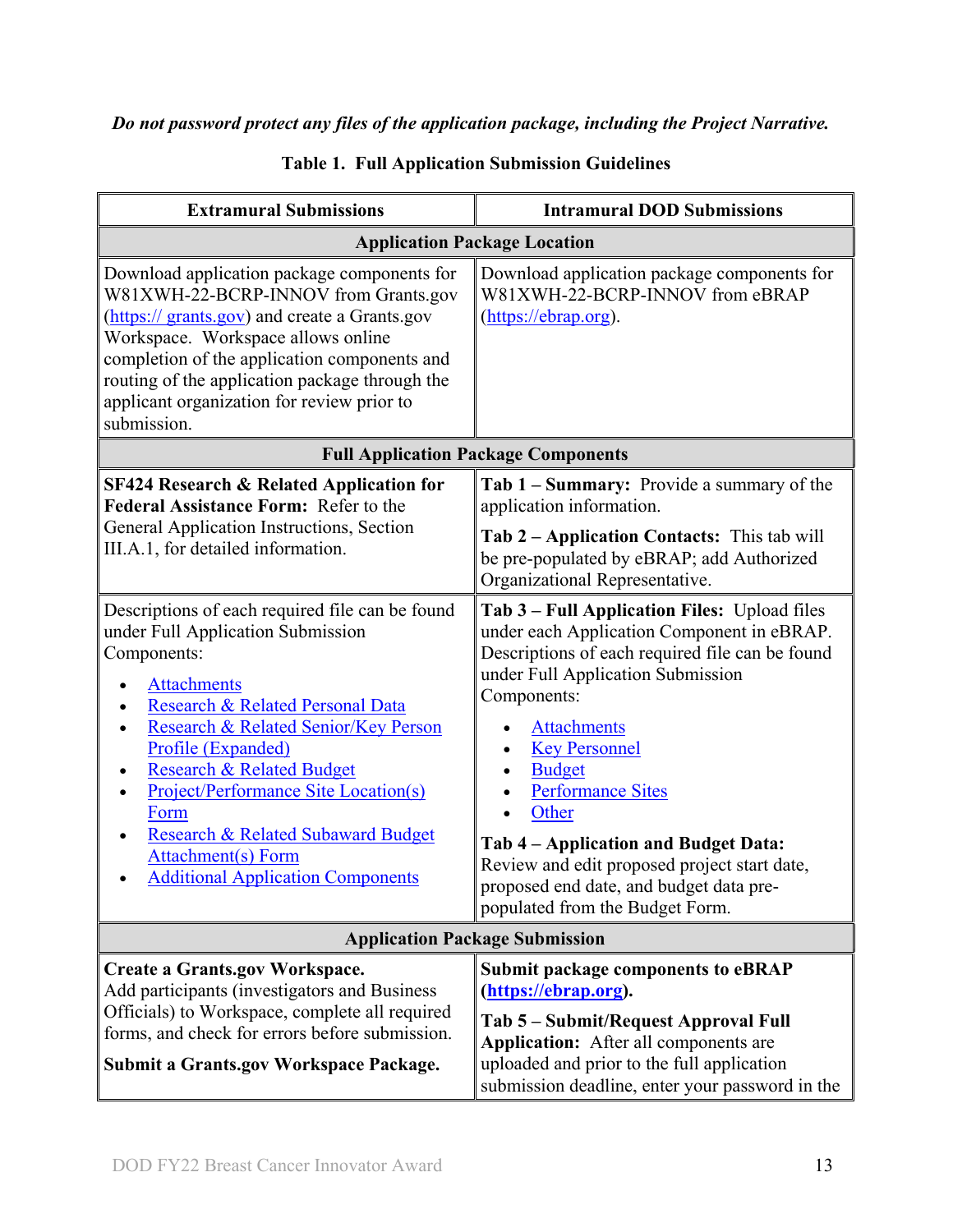| <b>Extramural Submissions</b>                                                                                                                                                                                                                                                                                                                                                                                                                                                                                                                                                                                                                                                                                                                                                                                                           | <b>Intramural DOD Submissions</b>                                                                                                                                                                                                                                                                                                                                                                                                                                                                                                                                                                                                                                                               |  |
|-----------------------------------------------------------------------------------------------------------------------------------------------------------------------------------------------------------------------------------------------------------------------------------------------------------------------------------------------------------------------------------------------------------------------------------------------------------------------------------------------------------------------------------------------------------------------------------------------------------------------------------------------------------------------------------------------------------------------------------------------------------------------------------------------------------------------------------------|-------------------------------------------------------------------------------------------------------------------------------------------------------------------------------------------------------------------------------------------------------------------------------------------------------------------------------------------------------------------------------------------------------------------------------------------------------------------------------------------------------------------------------------------------------------------------------------------------------------------------------------------------------------------------------------------------|--|
| An application may be submitted through<br>Workspace by clicking the "Sign and Submit"<br>button on the "Manage Workspace" page, under<br>the "Forms" tab. Grants.gov recommends<br>submission of the application package at least<br>24-48 hours prior to the close date to allow<br>time to correct any potential technical issues<br>that may disrupt the application submission.<br><b>Note:</b> If either the Project Narrative or the<br>budget fails eBRAP validation or needs to be<br>modified, an updated Grants.gov application<br>package must be submitted via Grants.gov as a<br>"Changed/Corrected Application" with the<br>previous Grants.gov Tracking ID <i>prior to</i> the<br>application submission deadline. Do not<br>password protect any files of the application<br>package, including the Project Narrative. | space provided next to "Enter Your Password"<br>Here" and press the "Submit Full Application"<br>button. eBRAP will notify your Resource<br>Manager/Comptroller/Task Area Manager or<br>equivalent Business Official by email. Do not<br>password protect any files of the application<br>package, including the Project Narrative.                                                                                                                                                                                                                                                                                                                                                             |  |
| <b>Application Verification Period</b>                                                                                                                                                                                                                                                                                                                                                                                                                                                                                                                                                                                                                                                                                                                                                                                                  |                                                                                                                                                                                                                                                                                                                                                                                                                                                                                                                                                                                                                                                                                                 |  |
| The full application package submitted to<br>Grants.gov may be viewed and modified in<br>eBRAP until the end of the application<br>verification period. During the application<br>verification period, the full application package<br>may be modified with the exception of the<br><b>Project Narrative and Research &amp; Related</b><br><b>Budget Form.</b>                                                                                                                                                                                                                                                                                                                                                                                                                                                                          | After eBRAP has processed the full application,<br>the organizational Resource Manager/<br>Comptroller/Task Area Manager or equivalent<br>Business Official and PI will receive email<br>notification of this status and will be able to<br>view and modify application components in<br>eBRAP. During the application verification<br>period, the full application package may be<br>modified with the exception of the Project<br><b>Narrative and Research &amp; Related Budget</b><br>Form. Your Resource Manager/Comptroller/<br>Task Area Manager or equivalent Business<br>Official should log into eBRAP to review and to<br>approve prior to the application verification<br>deadline. |  |
| <b>Further Information</b>                                                                                                                                                                                                                                                                                                                                                                                                                                                                                                                                                                                                                                                                                                                                                                                                              |                                                                                                                                                                                                                                                                                                                                                                                                                                                                                                                                                                                                                                                                                                 |  |
| <b>Tracking a Grants.gov Workspace Package.</b><br>After successfully submitting a Workspace<br>package, a Grants.gov Tracking Number is<br>automatically assigned to the package. The<br>number will be listed on the "Confirmation"<br>page that is generated after submission.                                                                                                                                                                                                                                                                                                                                                                                                                                                                                                                                                       | Refer to the General Application Instructions,<br>Section IV, for further information regarding<br>eBRAP requirements.                                                                                                                                                                                                                                                                                                                                                                                                                                                                                                                                                                          |  |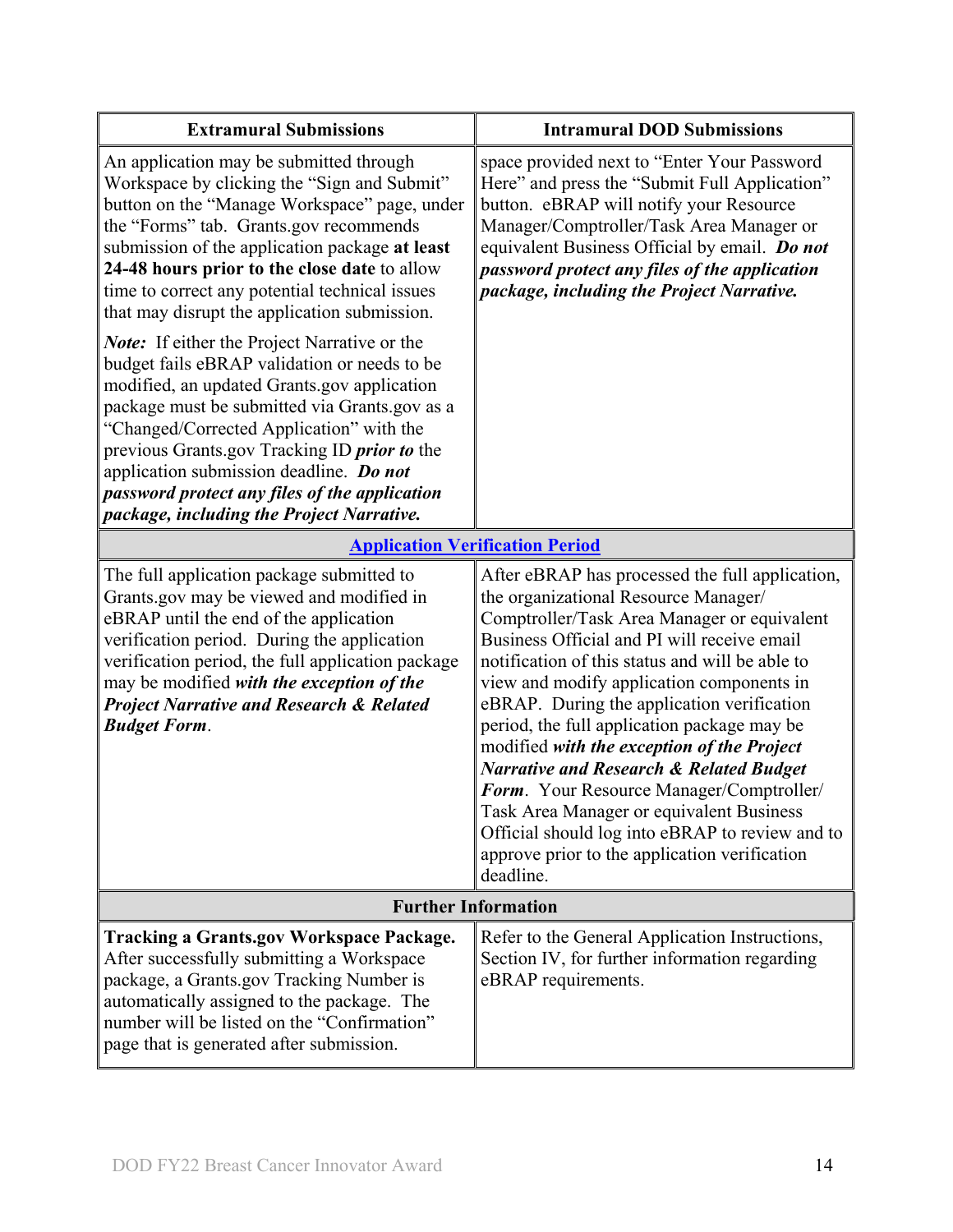| <b>Extramural Submissions</b>                                                                                                | <b>Intramural DOD Submissions</b> |
|------------------------------------------------------------------------------------------------------------------------------|-----------------------------------|
| Refer to the General Application Instructions,<br>Section III, for further information regarding<br>Grants.gov requirements. |                                   |

The full application package must be submitted using the unique eBRAP log number to avoid delays in application processing.

## **II.D.2.b.ii. Full Application Submission Components**

#### • **Extramural Applications Only**

**SF424 Research & Related Application for Federal Assistance Form:** Refer to the General Application Instructions, Section III.A.1, for detailed information.

#### • **Extramural and Intramural Applications**

#### <span id="page-14-0"></span>**Attachments:**

#### *Each attachment to the full application components must be uploaded as an individual file in the format specified and in accordance with the formatting guidelines listed in the General Application Instructions, Appendix 4.*

For all attachments, ensure that the file names are consistent with the guidance. Attachments will be rejected if the file names are longer than 50 characters or have incorrect file names that contain characters other than the following: A-Z, a-z, 0-9, underscore, hyphen, space, and period. In addition, there are file size limits that may apply in some circumstances. Individual attachments may not exceed 20 megabytes (MB), and the file size for the entire full application package may not exceed 200 MB.

#### ○ **Attachment 1: Project Narrative (six-page limit): Upload as**

**"ProjectNarrative.pdf".** The page limit of the Project Narrative applies to text and nontext elements (e.g., figures, tables, graphs, photographs, diagrams, chemical structures, drawings) used to describe the project. Inclusion of URLs (uniform resource locators) that provide additional information to expand the Project Narrative and could confer an unfair competitive advantage is prohibited and may result in administrative withdrawal of the application.

The Project Narrative should clearly state the applicant's *vision for ending breast cancer*  and *why this application meets the objectives of this unique program description.* The following items should be addressed specifically by the PI.

– **Current Status of Breast Cancer:** Describe your views of the major problems/ barriers in breast cancer that must be solved or overcome to accelerate progress to end breast cancer. Include in your description the major challenges in breast cancer beyond your specific research area.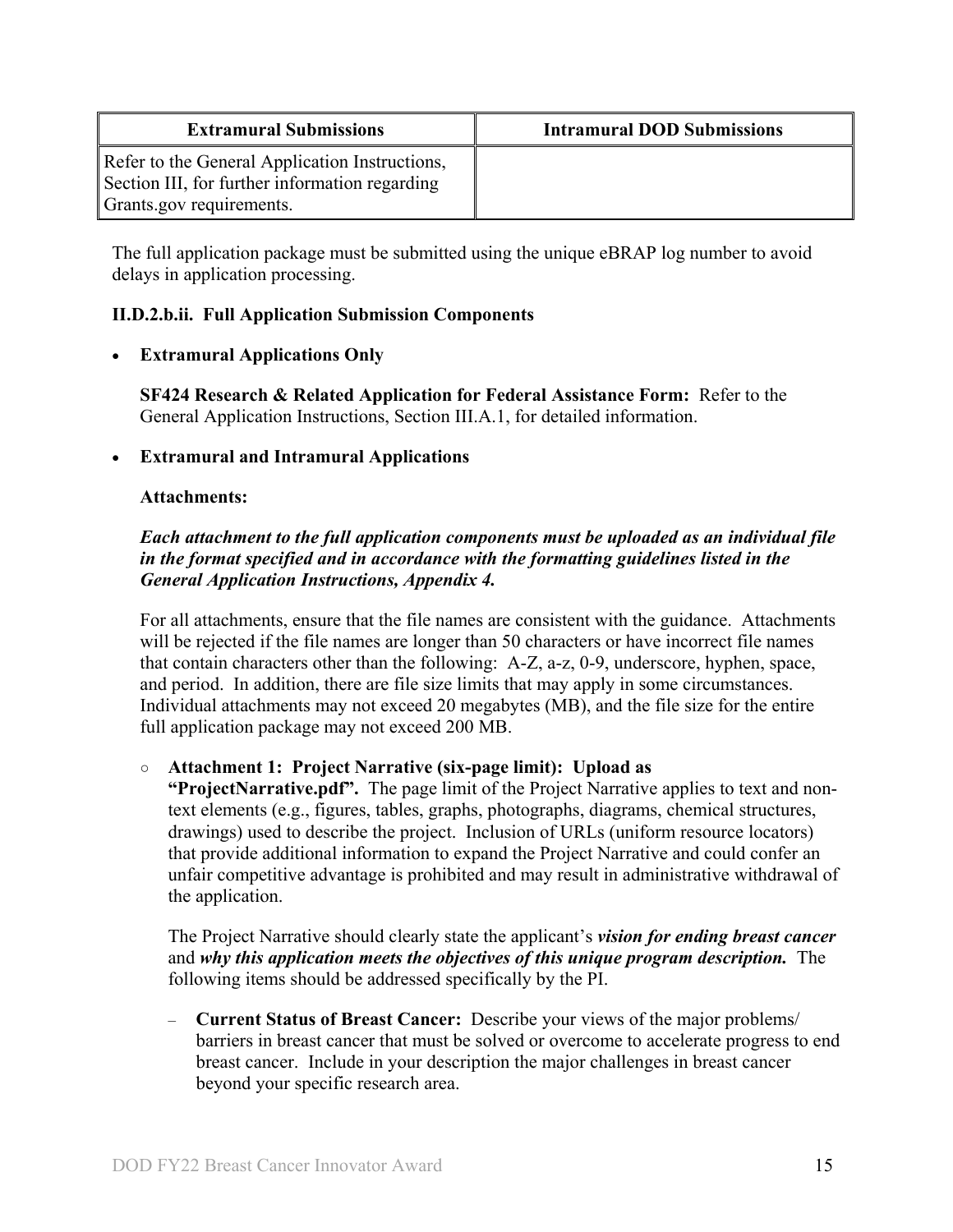- **Vision of the Future of Breast Cancer:**Explain your vision of the future of breast cancer. Describe what you foresee as the critical approaches that will most likely produce breakthrough thinking and discoveries to ultimately solve or overcome the major problems/barriers and accelerate progress to end breast cancer. Describe how your vision challenges the status quo, shifts paradigms, or why it is different than current approaches.
- **Research Ideas:**State explicitly which BCRP overarching challenge(s) your research will address. If addressing another overarching challenge related to the *[breast cancer landscape,](https://cdmrp.army.mil/bcrp/pdfs/Breast%20Cancer%20Landscape2021.pdf)* provide justification. Summarize key examples of specific innovative ideas that you envision pursuing with the funding from this award. Explain why/how your ideas may challenge current assumptions and have a significant impact toward ending breast cancer. Describe what you hope to accomplish during the award period. This should not be a description of research methodology.
- **PI Commitment:**Describe the effort you will commit to this award and explain how you will devote at least 50% effort to breast cancer research during the award period. Explain specifically how you, as an innovator and leader, will mentor promising junior investigators.
- **PI Qualifications for This Award:**Explain how you are qualified to receive this award. Give examples of breakthrough creative thinking and leadership skills that demonstrate your abilities as an innovator. Describe your record of challenging the status quo and shifting paradigms by changing a field of research or approach to patient care. Describe your success at forming and leading effective partnerships and collaborations, and as a thought leader in your field. Describe how your achievements reflect your capabilities as an innovator.
- **Attachment 2: Supporting Documentation: Combine and upload as a single file named "Support.pdf".** Start each document on a new page. If documents are scanned to PDF, the lowest resolution (100 to 150 dpi) should be used. The Supporting Documentation attachment should not include additional information such as figures, tables, graphs, photographs, diagrams, chemical structures, or drawings. These items should be included in the Project Narrative.

*There are no page limits for any of these components unless otherwise noted. Include only those components described below; inclusion of items not requested or viewed as an extension of the Project Narrative will result in the removal of those items or may result in administrative withdrawal of the application.*

**References Cited:** List the references cited (including URLs, if available) in the Project Narrative using a standard reference format that includes the full citation (i.e., author[s], year published, title of reference, source of reference, volume, chapter, page numbers, and publisher, as appropriate).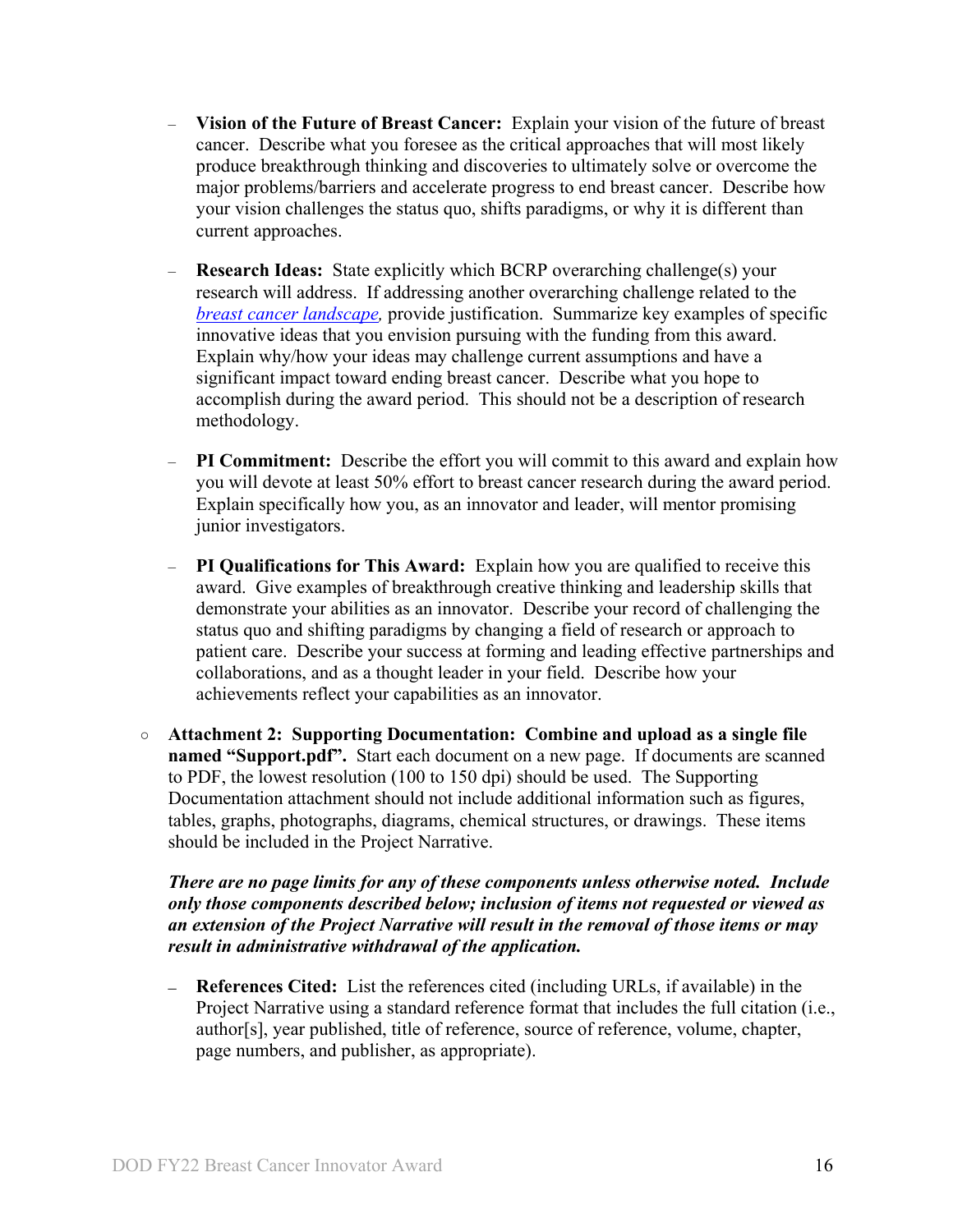- **List of Abbreviations, Acronyms, and Symbols:** Provide a list of abbreviations, acronyms, and symbols.
- **Facilities, Existing Equipment, and Other Resources:** Describe the facilities and equipment available for performance of the proposed project and any additional facilities or equipment proposed for acquisition at no cost to the award. Indicate whether or not government-furnished facilities or equipment are proposed for use. If so, reference should be made to the original or present government award under which the facilities or equipment items are now accountable. There is no form for this information.
- **Publications and/or Patents:** Include a list of relevant publication URLs and/or patent abstracts. If articles are not publicly available, then copies of up to five published manuscripts may be included in Attachment 2. Extra items will not be reviewed.
- **Letters of Organizational Support:** Provide a letter (or letters, if applicable) signed by the Department Chair or appropriate organization official, confirming the laboratory space, equipment, and other resources available for the project and the extent to which the PI will be relieved of academic or administrative responsibilities and allowed to pursue their goals. Letters of support not requested in the program announcement, such as those from members of Congress, do not impact application review or funding decisions.
- **Letters of Collaboration (if applicable):** Provide a signed letter from each collaborating individual or organization that demonstrates that the PI has the support or resources necessary for the proposed work. If an investigator at an intramural organization is named as a collaborator on an application submitted through an extramural organization, the application must include a letter from the collaborator's Commander or Commanding Officer at the intramural organization that authorizes the collaborator's involvement.
- **Consumer Advocate Letters of Commitment:** Provide a letter signed by each consumer advocate confirming their commitment to participate in the proposed project.
- **Intellectual Property:** Information can be found in 2 CFR 200.315, "Intangible Property."
	- **Intellectual and Material Property Plan (if applicable):** Provide a plan for resolving intellectual and material property issues among participating organizations.
	- **Commercialization Strategy (if applicable):** Describe the commercialization plan. The plan should include intellectual property, market size, financial analysis, strengths and weaknesses, barriers to the market, competitors, and management team. Discuss the significance of this development effort, when it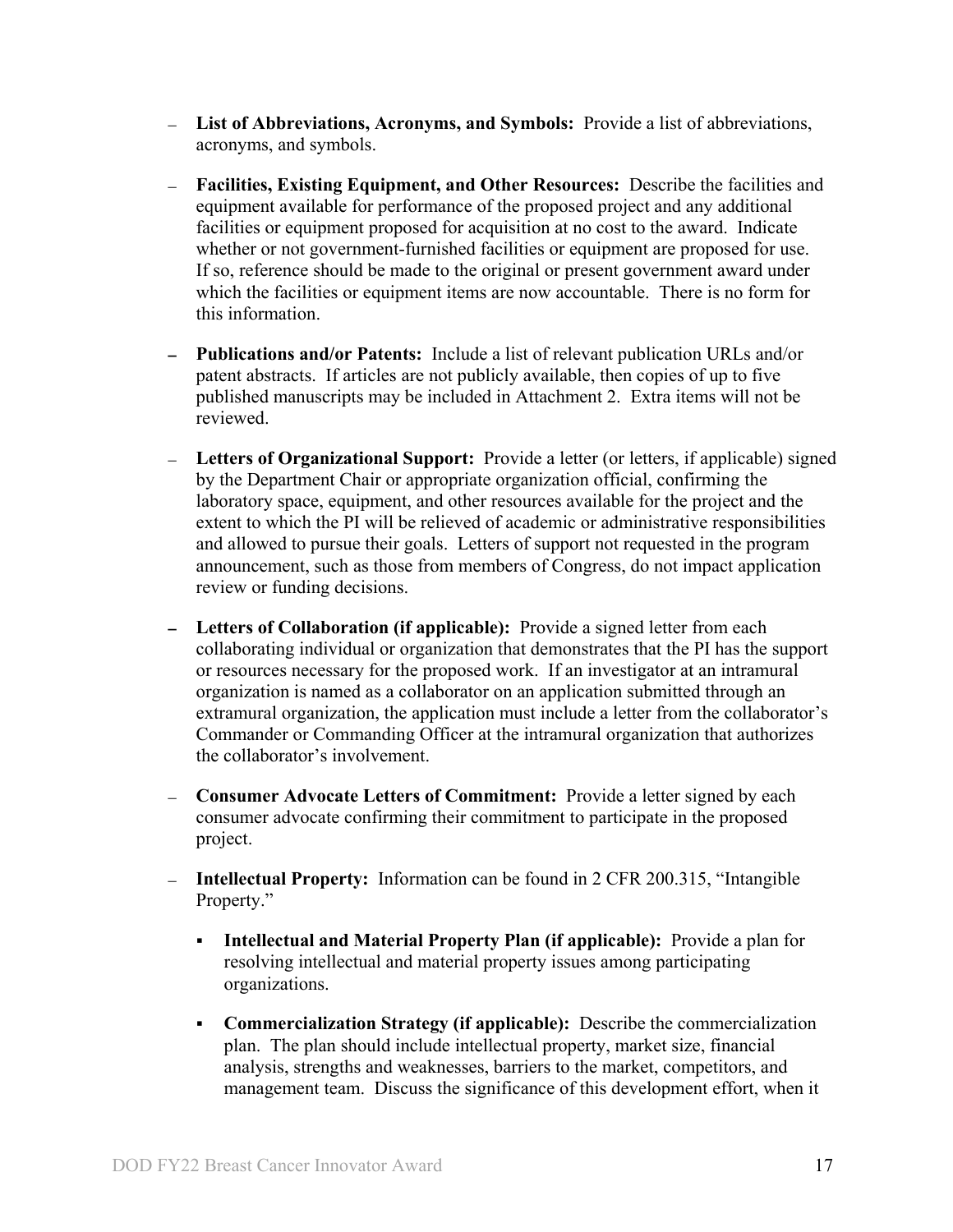can be anticipated, and the potential commercial use for the technology being developed.

- **Data and Research Resources Sharing Plan:** Describe how data and resources generated during the performance of the project will be shared with the research community. Refer to the General Application Instructions, Appendix 2, Section K, for more information about the CDMRP expectations for making data and research resources publicly available.
- **Attachment 3: Technical Abstract (one-page limit): Upload as "TechAbs.pdf".** The technical abstract is used by all reviewers. Abstracts of all funded research projects will be posted publicly. *Do not include proprietary or confidential information.* Use only characters available on a standard QWERTY keyboard. Spell out all Greek letters, other non-English letters, and symbols. Graphics are not allowed.
	- Not required at time of submission. Leave Attachment 3 space blank.
- **Attachment 4: Lay Abstract (one-page limit): Upload as "LayAbs.pdf".** The lay abstract is used by all reviewers. Abstracts of all funded research projects will be posted publicly. *Do not include proprietary or confidential information*. *Do not duplicate the technical abstract.* Use only characters available on a standard QWERTY keyboard. Spell out all Greek letters, other non-English letters, and symbols. Graphics are not allowed.
	- Not required at time of submission. Leave Attachment 4 space blank.
- **Attachment 5: Statement of Work (three-page limit): Upload as "SOW.pdf".** The suggested Statement of Work (SOW) format and examples specific to different types of research projects are available on the eBRAP "Funding Opportunities & Forms" web page [\(https://ebrap.org/eBRAP/public/Program.htm\)](https://ebrap.org/eBRAP/public/Program.htm). Recommended strategies for assembling the SOW can be found at [https://ebrap.org/eBRAP/public/Program.htm.](https://ebrap.org/eBRAP/public/Program.htm)

For the Innovator Award, refer to the "*Suggested SOW Strategy Generic Research*" document for guidance on preparing the SOW and use the blank SOW format titled "Suggested SOW Format". The SOW must be in PDF format prior to attaching.

- **Attachment 6: Research Team Statement (one-page limit): Upload as "Team.pdf".**  Describe how the PI's and research team's combined backgrounds and breast cancerrelated expertise will contribute to accomplishing the research goals. Provide the names of at least two consumer advocates and their affiliation with a breast cancer advocacy organization(s). Describe how the consumer advocates' knowledge of current breast cancer issues and how their background and/or training in breast cancer research will contribute to the proposed research. Explain how the consumer advocates will be integrated into the planning, design, implementation, and evaluation of the research.
- **Attachment 7: Representations, if applicable (extramural submissions only): Upload as "RequiredReps.pdf".** All extramural applicants must complete and submit the Required Representations template available on eBRAP [\(https://ebrap.org/eBRAP/](https://ebrap.org/eBRAP/public/Program.htm)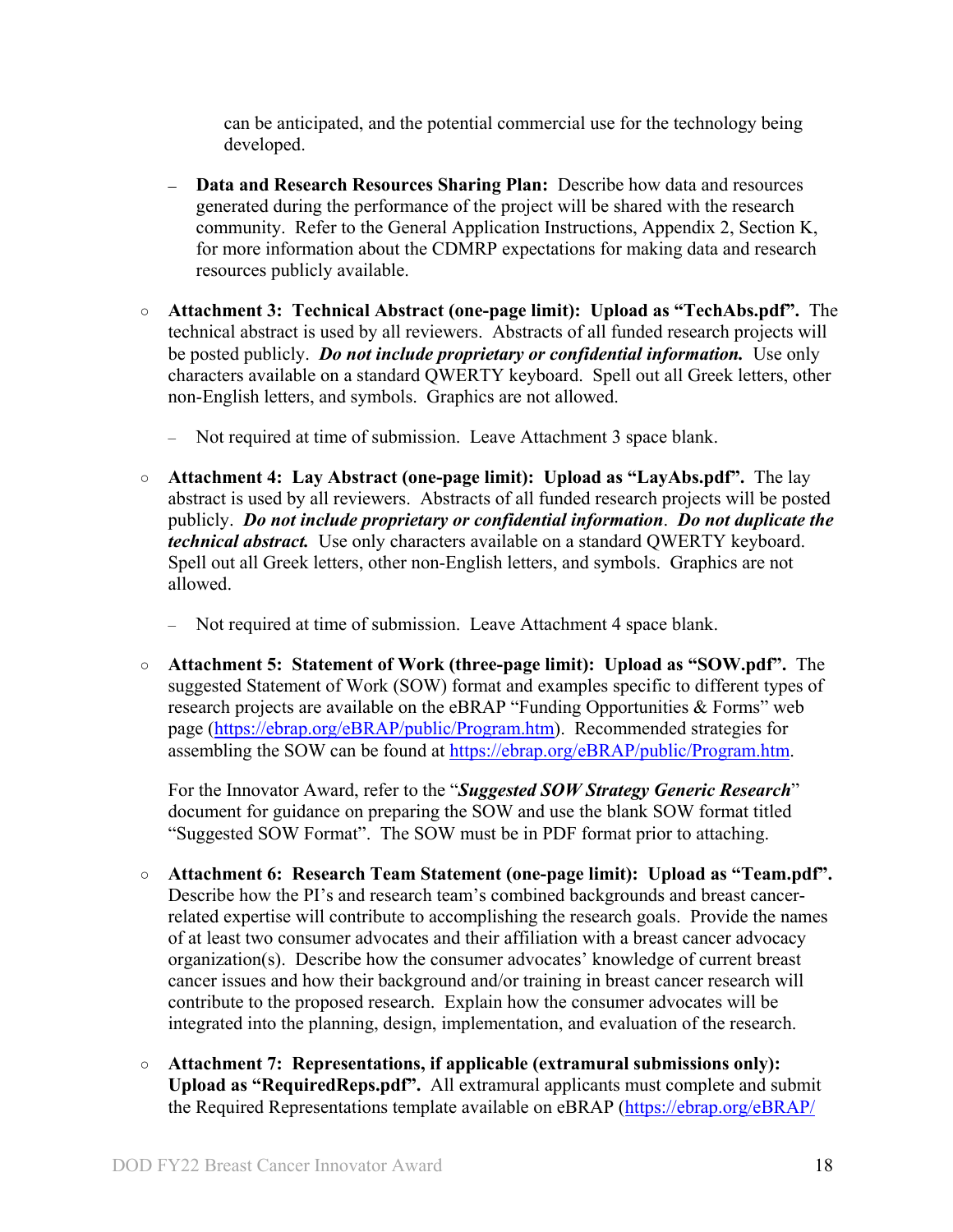[public/Program.htm\)](https://ebrap.org/eBRAP/public/Program.htm). For more information, see the General Application Instructions, Appendix 5, Section B, Representations.

<span id="page-18-2"></span>○ **Attachment 8: Suggested Collaborating DOD Military Facility Budget Format, if applicable: Upload as "MFBudget.pdf".** If a military facility (Military Health System facility, research laboratory, medical treatment facility, dental treatment facility, or a DOD activity embedded with a civilian medical center) will be a collaborator in performance of the project, complete a separate budget, using "Suggested Collaborating DOD Military Facility Budget Format", available for download on the eBRAP "Funding Opportunities & Forms" web page [https://ebrap.org/eBRAP/public/Program.htm\)](https://ebrap.org/eBRAP/public/Program.htm), including a budget justification, for each military facility as instructed. The costs per year should be included on the Grants.gov Research & Related Budget Form under subaward costs. Refer to the General Application Instructions, Section III.A.8, for detailed information.

## • **Extramural and Intramural Applications**

To evaluate compliance with Title IX of the Education Amendments of 1972 (20 USC 1681[a] et seq.), the DOD is collecting certain demographic and career information to be able to assess the success rates of women who are proposed for key roles in applications in science, technology, engineering, and/or mathematics (STEM) disciplines. To enable this assessment, each application must include the following forms completed as indicated.

<span id="page-18-0"></span>**Research & Related Personal Data:** For extramural submissions (via Grants.gov), refer to the General Application Instructions, Section III.A.3, and for intramural submissions (via eBRAP), refer to the General Application Instructions, Section IV.A.2, for detailed information.

<span id="page-18-1"></span>**Research & Related Senior/Key Person Profile (Expanded):** For extramural submissions (via Grants.gov), refer to the General Application Instructions, Section III.A.4, and for intramural submissions (via eBRAP), refer to the General Application Instructions, Section IV.A.3, for detailed information.

- PI Biographical Sketch (no page limit): Upload as "Biosketch\_LastName.pdf". The suggested biographical sketch format is available on the "Funding Opportunities  $\&$ Forms" web page [\(https://ebrap.org/eBRAP/public/Program.htm\)](https://ebrap.org/eBRAP/public/Program.htm) in eBRAP. The National Institutes of Health Biographical Sketch may also be used. All biographical sketches should be submitted in uneditable PDF format.
- PI Previous/Current/Pending Support (no page limit): Upload as "Support\_LastName.pdf".
	- For extramural submissions, refer to the General Application Instructions, Section III.A.4, for detailed information.
	- For intramural submissions, refer to the General Application Instructions, Section IV.A.3, for detailed information.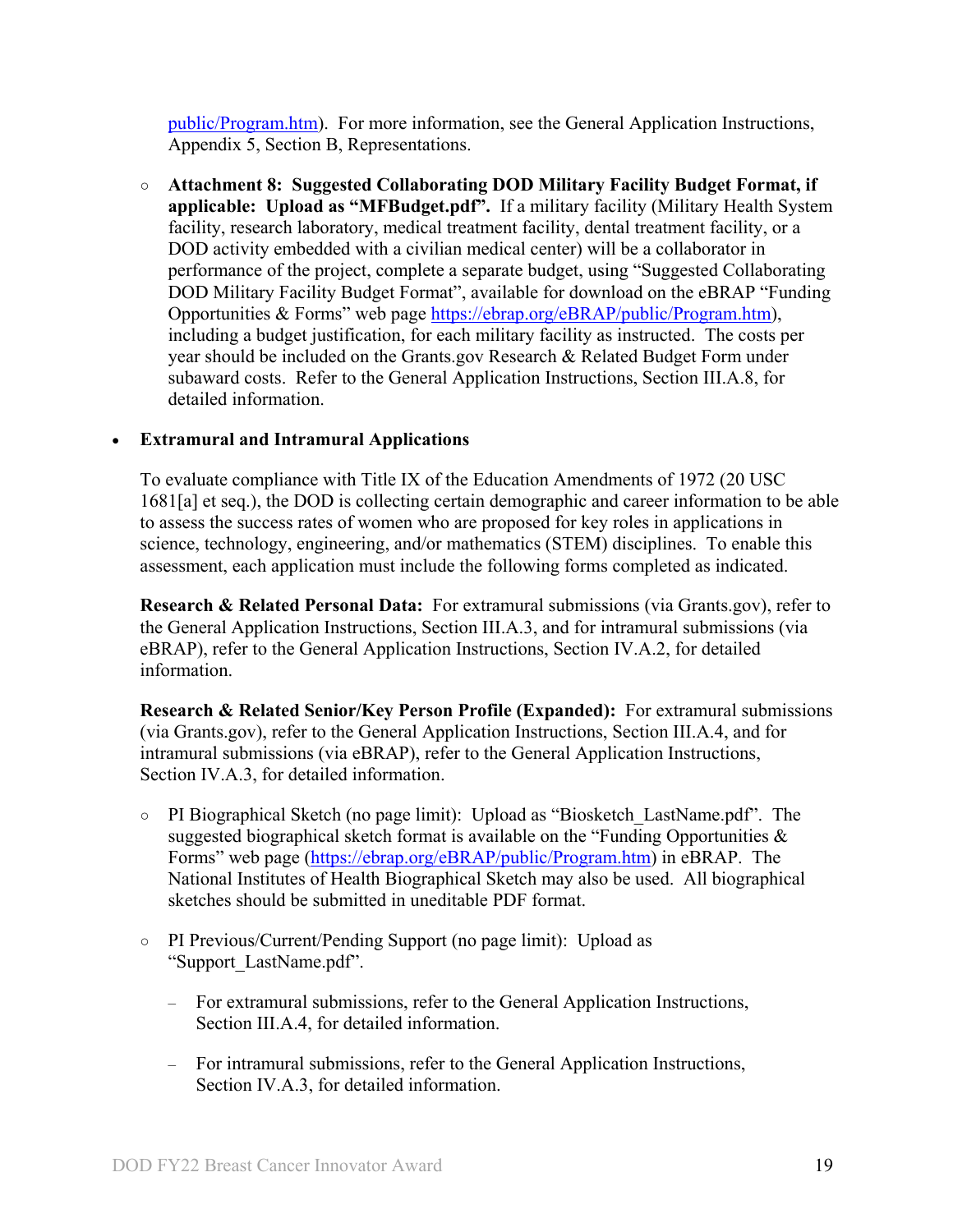- Key Personnel Biographical Sketches (five-page limit each): Upload as "Biosketch\_LastName.pdf".
	- Include biographical sketches for team members, including consumer advocates.
- Key Personnel Previous/Current/Pending Support (no page limit): Upload as "Support\_LastName.pdf".
	- For extramural submissions, refer to the General Application Instructions, Section III.A.4, for detailed information.
	- For intramural submissions, refer to the General Application Instructions, Section IV.A.3, for detailed information.

<span id="page-19-0"></span>**Research & Related Budget:** For extramural submissions (via Grants.gov), refer to the General Application Instructions, Section III.A.5, and for intramural submissions (via eBRAP), refer to the General Application Instructions, Section IV.A.4, for detailed information.

**Budget Justification (no page limit): Upload as "BudgetJustification.pdf".** The budget justification for the entire period of performance must be uploaded to the Research & Related Budget after completion of the budget for Period 1.

<span id="page-19-1"></span>**Project/Performance Site Location(s) Form:** For extramural submissions (via Grants.gov), refer to the General Application Instructions, Section III.A.6, and for intramural submissions (via eBRAP), refer to the General Application Instructions, Section IV.A.5, for detailed information.

## • **Extramural Applications Only**

<span id="page-19-2"></span>**Research & Related Subaward Budget Attachment(s) Form (if applicable):** Refer to the General Application Instructions, Section III.A.7, for detailed information.

- **Extramural Subaward:** Complete the Research & Related Subaward Budget Form through Grants.gov. (Refer to the General Application Instructions, Section III.A.7, for detailed information.) Verify subaward budget(s) and budget justification forms are present in eBRAP during the application verification period. If these components are missing, upload them to eBRAP before the end of the application verification period.
- **Intramural DOD Collaborator(s):** Complete the "Suggested Collaborating DOD Military Facility Budget Format" and upload to Grants.gov attachment form as [Attachment 8.](#page-18-2) (Refer to the General Application Instructions, Section IV.A.4, for detailed information.) Each Intramural DOD Collaborator should include costs per year on the Grants.gov Research & Related Budget Form under subaward costs.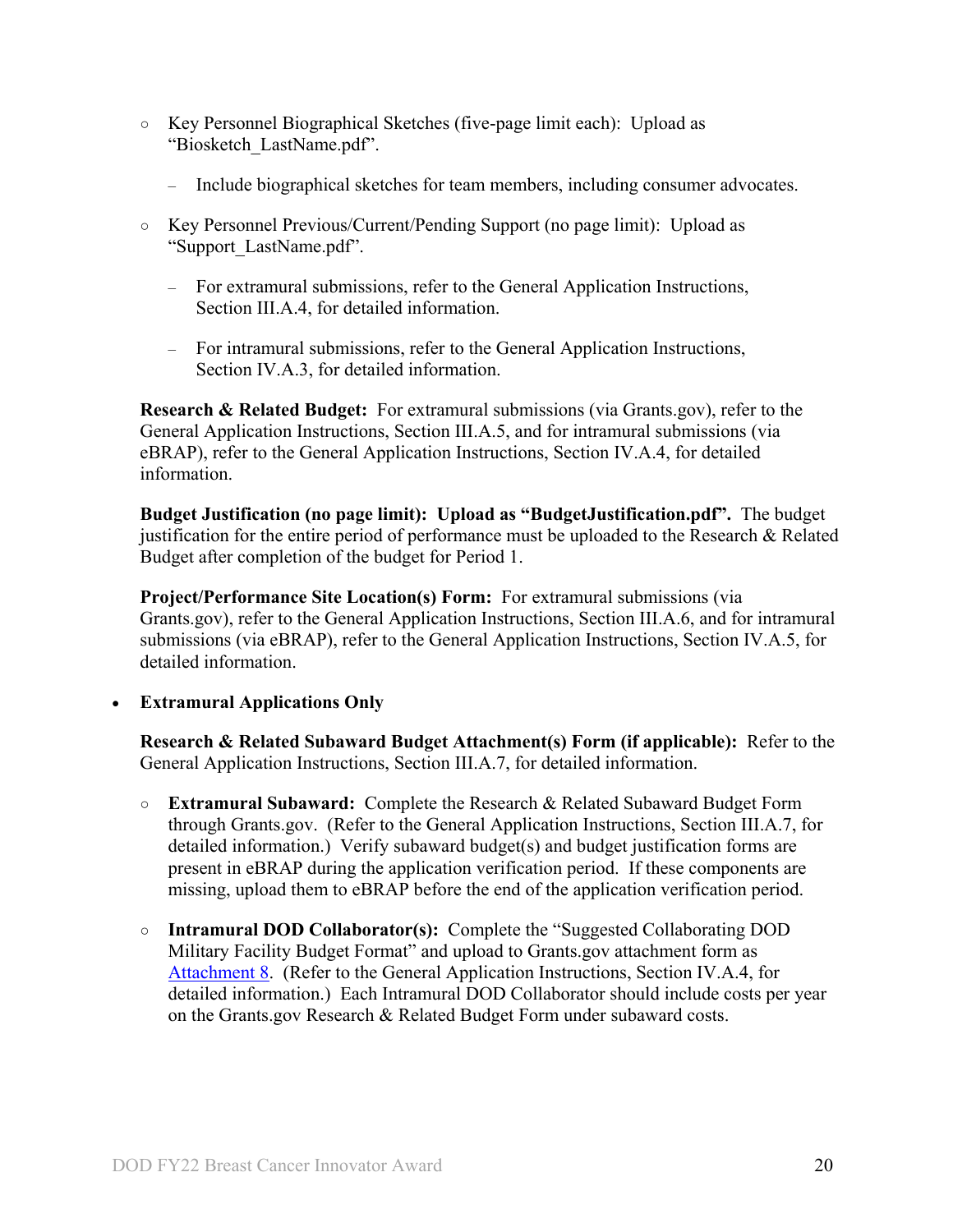#### <span id="page-20-0"></span>**Additional Application Components**

In addition to the complete application package, Innovator Award applications also require the following components:

#### • **Confidential Letters of Recommendations (two-page limit per letter suggested):**

Submission of *three confidential letters of recommendation* from the three individuals named during the pre-application process is required. The three letters of recommendation should be written on letterhead, signed, and uploaded as PDF files to eBRAP by 5:00 p.m. ET on the application verification deadline. The PI should monitor whether the letters have been received in eBRAP by viewing the status in the "Pre-Application Files" tab of the pre-application. The PI will not be able to view the letters. If confidential letters of recommendation cannot be submitted by any of the individuals named in the pre-application, the PI should contact the eBRAP Help Desk at  $\frac{heb}{(a)eBRAP}$ .org or 301-682-5507.

Each letter should describe the PI's unique qualifications and accomplishments that highlight their potential for success in pursuing highly innovative research avenues. Specifically, each letter should offer the writer's perspective on the PI's:

- Creative and original accomplishments
- Visionary and leadership qualities
- Success at forming and leading partnerships and collaborations
- Likelihood of innovation and productivity in breast cancer

#### • **Oral Presentation**

PIs named in applications selected for Programmatic Review, Stage 2, will be required to give an oral presentation (see [Section II.E.1.b, Programmatic Review\)](#page-25-1) that will be held in the National Capital Area or virtually, at the discretion of the government, and is tentatively scheduled for December 2022.

Each presentation will include a 10-minute talk by the PI, followed by a 20-minute questionand-answer session with Programmatic Panel members. The questions below will be the topics for discussion during the PI's talk and the question-and-answer session. PIs who are selected must prepare a presentation consisting of no more than four slides that specifically address the following four questions (one question per slide):

- What conceptual or intellectual barriers do you consider the most urgent to overcome in order to end breast cancer?
- How does your vision for breast cancer challenge current dogma and look beyond tradition and convention?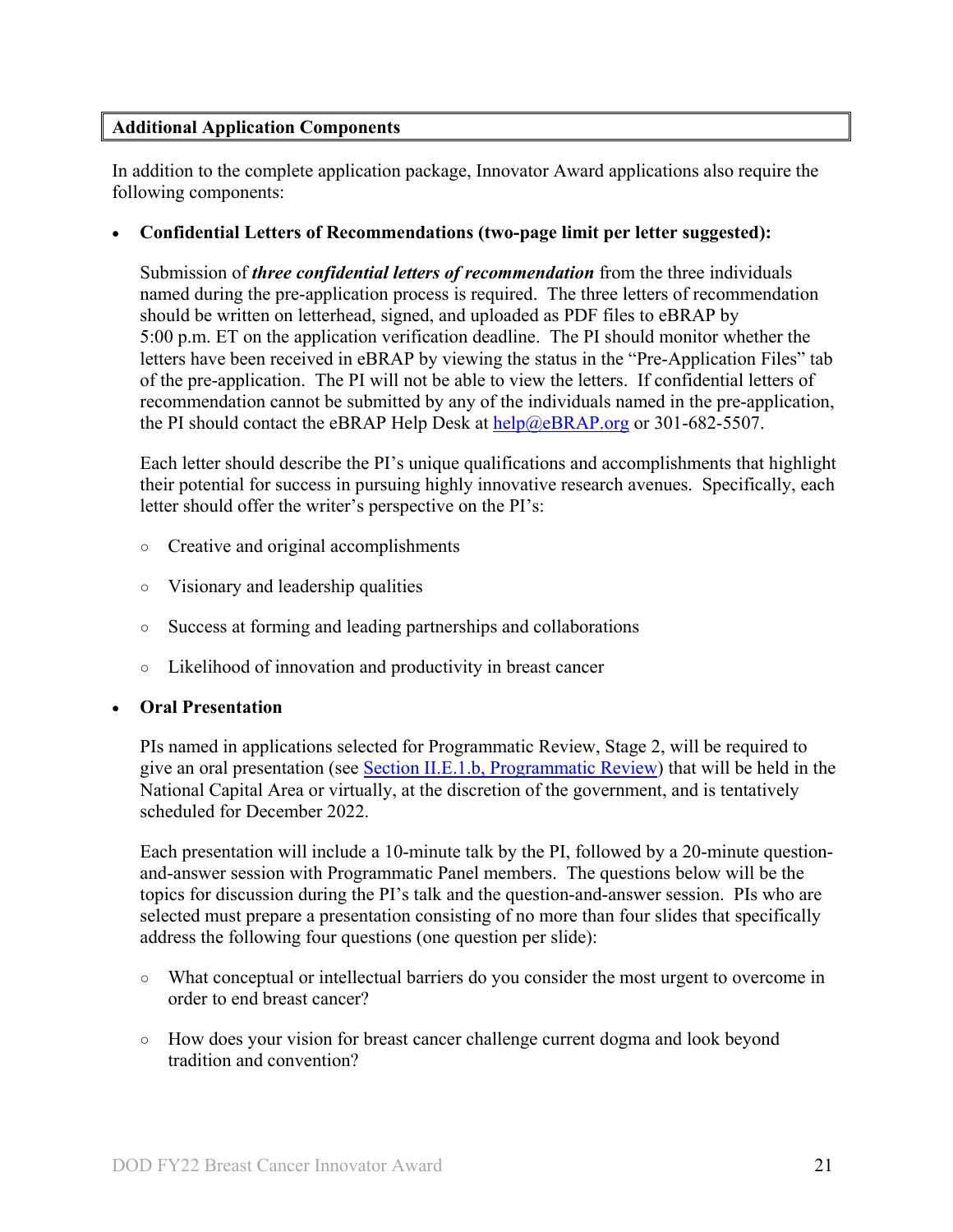- Without addressing any specifics of the project, how do you envision your research contributing to the next leap forward toward ending breast cancer?
- How will you use your leadership skills to form partnerships and collaborations that will make an impact on breast cancer within your research efforts, as well as beyond?

## <span id="page-21-0"></span>**II.D.3. Unique Entity Identifier (UEI) and System for Award Management (SAM)**

The applicant organization must be registered as an entity in SAM [\(https://www.sam.gov/SAM/\)](https://www.sam.gov/SAM/) and receive confirmation of an "Active" status before submitting an application through Grants.gov. As published in the Federal Register, July 10, 2019, [\(https://www.federalregister.gov/documents/2019/07/10/2019-14665/unique-entity-id-standard](https://www.federalregister.gov/documents/2019/07/10/2019-14665/unique-entity-id-standard-for-awards-management)[for-awards-management\)](https://www.federalregister.gov/documents/2019/07/10/2019-14665/unique-entity-id-standard-for-awards-management), the UEI for awards management generated through SAM will be used instead of the Data Universal Numbering System (DUNS) number as of April 2022. *All federal awards including, but not limited to, contracts, grants, and cooperative agreements will use the UEI.* USAMRDC will transition to use of the UEI beginning with FY22 announcements and utilize the latest SF424, which includes the UEI. The DUNS will no longer be accepted. Applicant organizations will not go to a third-party website to obtain an identifier. During the transition, your SAM registration will automatically be assigned a new UEI displayed in SAM. (For more information, visit the General Services Administration: [https://www.gsa.gov/about](https://www.gsa.gov/about-us/organization/federal-acquisition-service/office-of-systems-management/integrated-award-environment-iae/iae-information-kit/unique-entity-identifier-update)[us/organization/federal-acquisition-service/office-of-systems-management/integrated-award](https://www.gsa.gov/about-us/organization/federal-acquisition-service/office-of-systems-management/integrated-award-environment-iae/iae-information-kit/unique-entity-identifier-update)[environment-iae/iae-information-kit/unique-entity-identifier-update\)](https://www.gsa.gov/about-us/organization/federal-acquisition-service/office-of-systems-management/integrated-award-environment-iae/iae-information-kit/unique-entity-identifier-update). Current SAM.gov registrants are assigned their UEI and can view it within SAM.gov. *Authorized Organizational Representatives with existing eBRAP accounts should update their organizational profile to include the UEI prior to submission of the full application to Grant.gov (see below).* Refer to the General Application Instructions, Section III, for further information regarding Grants.gov requirements.

## <span id="page-21-1"></span>**II.D.4. Submission Dates and Times**

All submission dates and times are indicated in [Section I, Overview of the Funding Opportunity.](#page-0-1) Pre-application and application submissions are required. The pre-application and application submission process should be started early to avoid missing deadlines. There are no grace periods. Failure to meet either of these deadlines will result in submission rejection.

## <span id="page-21-2"></span>**Applicant Verification of Full Application Submission in eBRAP**

*For Both Extramural and Intramural Applicants:* eBRAP allows an organization's representatives and PIs to view and modify the full application submissions associated with them. Following retrieval and processing of the full application, eBRAP will notify the organizational representatives and PI by email to log into eBRAP to review, modify, and verify the full application submission. eBRAP will validate full application files against the specific program announcement requirements, and discrepancies will be noted in an email to the PI and in the "Full Application Files" tab in eBRAP. eBRAP does not confirm the accuracy of file content. Application viewing, modification, and verification in eBRAP are strongly recommended, but not required. It is the applicant's responsibility to review all application components and ensure proper ordering as specified in the program announcement. *If either the*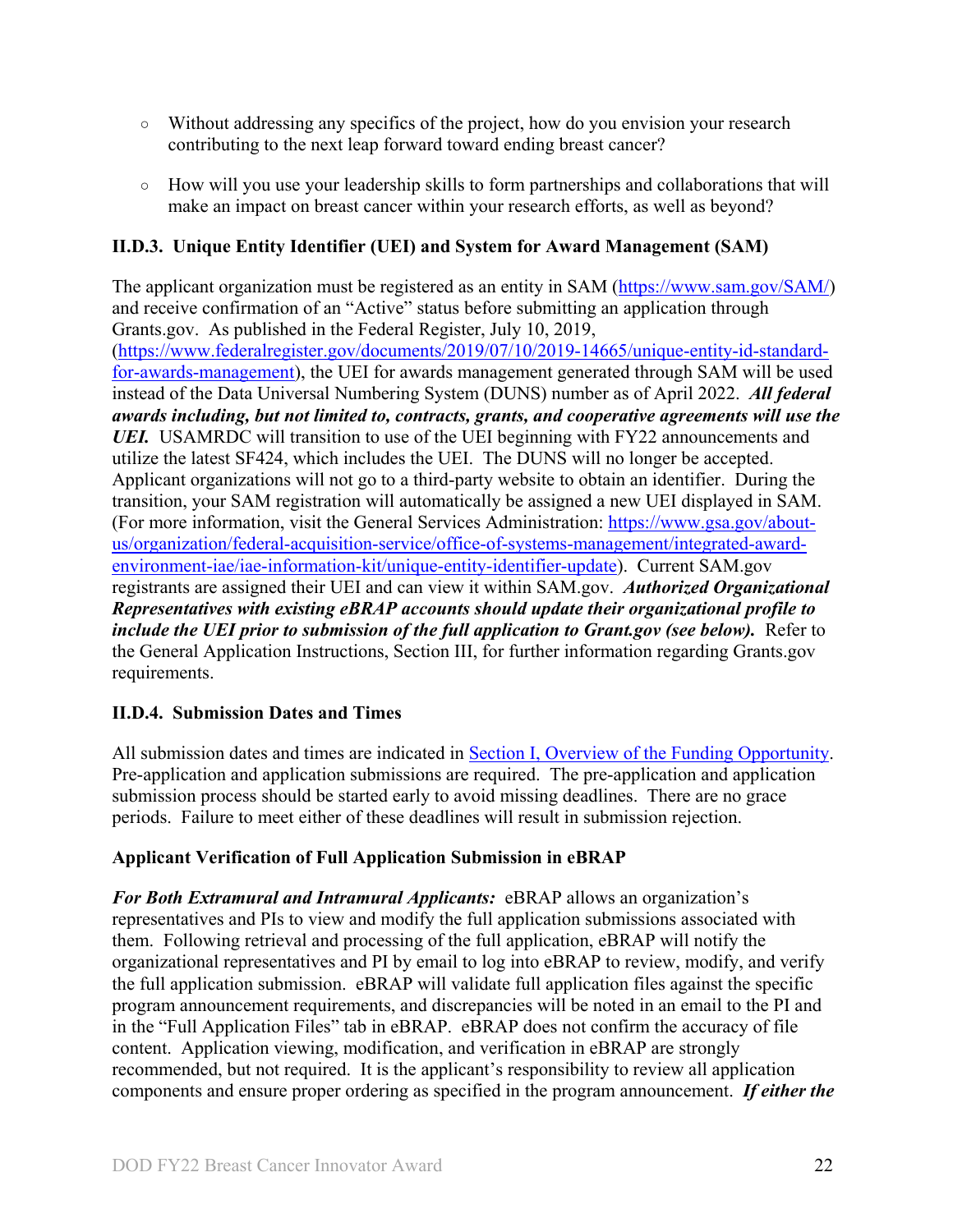*Project Narrative or the budget fails eBRAP validation or needs to be modified, an updated full application package must be submitted prior to the application submission deadline. The Project Narrative and Research & Related Budget Form cannot be changed after the application submission deadline.* Other application components may be changed until the end of the [application verification period.](#page-0-0) Verify that subaward budget(s) and budget justification forms are present in eBRAP during the application verification period. If these components are missing, upload them to eBRAP before the end of the application verification period. After the end of the application verification period, the full application cannot be modified.

*Extramural Submission:* The full application package submitted to Grants.gov may be viewed and modified in eBRAP until the end of the application verification period. During the application verification period, the full application package, *with the exception of the Project Narrative and Budget Form,* may be modified.

*Intramural DOD Submission:* After eBRAP has processed the full application, the organizational Resource Manager/Comptroller/Task Area Manager or equivalent Business Official and PI will receive email notification of the status and will be able to view and modify application components in eBRAP. During the application verification period, the full application package, *with the exception of the Project Narrative and Budget Form*, may be modified. The Resource Manager/Comptroller/Task Area Manager or equivalent Business Official should log into eBRAP to review and to approve the application package prior to the application verification deadline.

*For All Submissions:* Verify that subaward budget(s) with budget justification are present in eBRAP during the application verification period. If these components are missing, upload them to eBRAP before the end of the application verification period.

## <span id="page-22-0"></span>**II.D.5. Funding Restrictions**

The maximum period of performance is **4** years.

The anticipated direct costs budgeted for the entire period of performance will not exceed **\$7M**. If indirect cost rates have been negotiated, indirect costs are to be budgeted in accordance with the organization's negotiated rate. No budget will be approved by the government exceeding **\$7M** direct costs or using an indirect cost rate exceeding the organization's negotiated rate.

All direct and indirect costs of any subaward or contract must be included in the total direct costs of the primary award.

For this award mechanism, direct costs may be requested for (not all inclusive):

- Travel in support of multidisciplinary collaborations.
- Costs for three investigators to travel to one scientific/technical meeting per year. The intent of travel costs to scientific/technical meetings is to present project information or disseminate project results from the FY22 BCRP Innovator Award.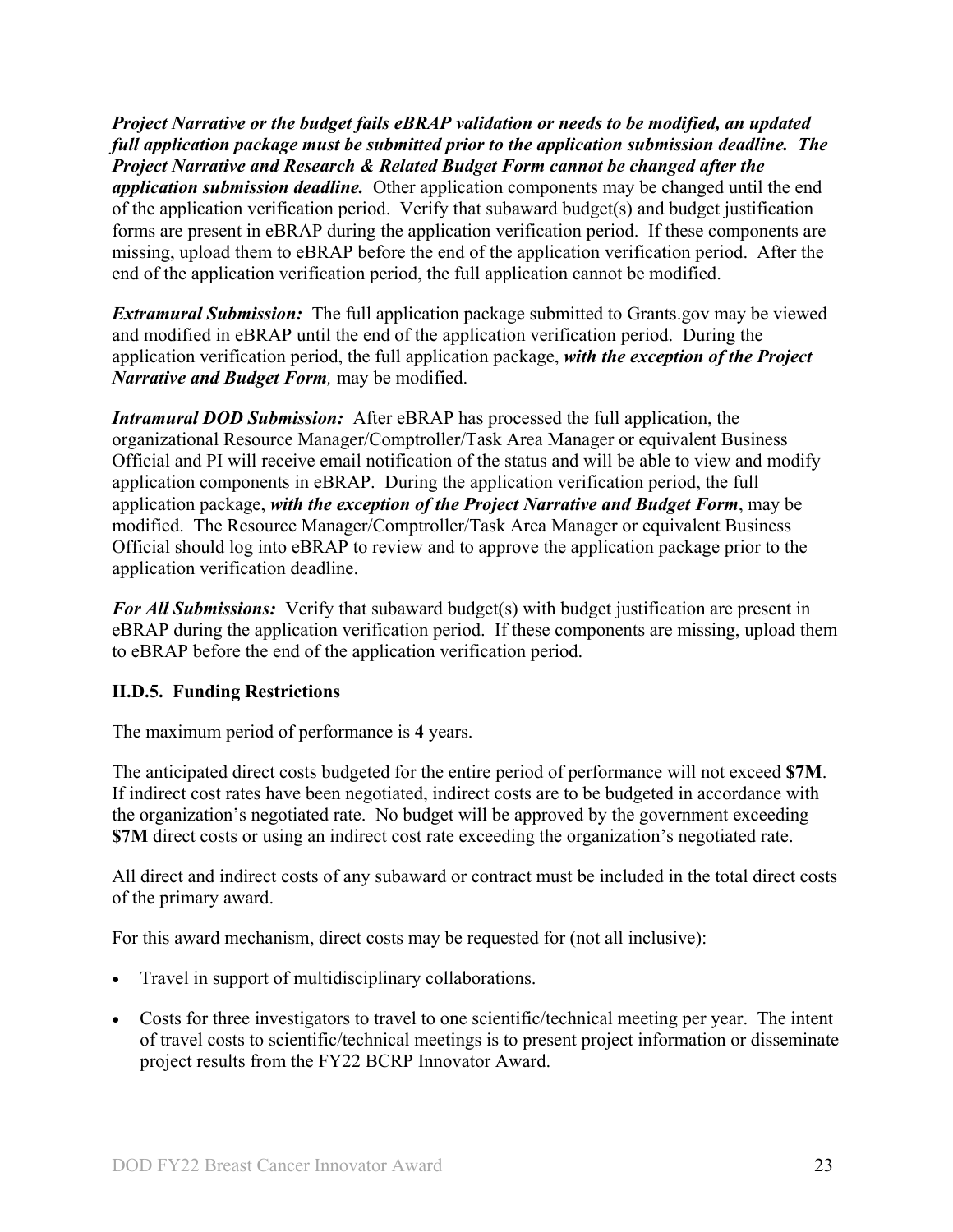For extramural awards with an intragovernmental component, direct transfer of funds from an extramural award recipient to a DOD or other federal agency is not allowed except under very limited circumstances. Funding to intramural DOD and other federal agencies will be managed through a direct funds transfer. Intramural applicants are responsible for coordinating through their agency's procedures the use of contractual or assistance funding awards or other appropriate agreements to support extramural collaborators.

Refer to the General Application Instructions, Section III.A.5, for budget regulations and instructions for the Research & Related Budget. *For federal agencies or organizations collaborating with federal agencies, budget restrictions apply as are noted in the General Application Instructions, Section III.A.5***.**

## <span id="page-23-0"></span>**II.D.6. Other Submission Requirements**

Refer to the General Application Instructions, Appendix 4, for detailed formatting guidelines.

## <span id="page-23-1"></span>**II.E. Application Review Information**

## <span id="page-23-2"></span>**II.E.1. Criteria**

## **II.E.1.a. Peer Review**

To determine technical merit, all applications will be evaluated according to the following **scored criteria** (the Principal Investigator and Research Ideas criteria are of equal importance, followed by Research Team and Environment):

## • **Principal Investigator**

- Whether the PI has exhibited a past record of breakthrough creative thinking, leadership, and achievements that demonstrates their abilities as an innovator.
- To what degree the PI's record demonstrates that they have challenged the status quo and shifted paradigms by changing a field of research or approach to patient care.
- To what degree the PI has demonstrated success at forming and leading effective partnerships and collaborations as a thought leader in their field.
- Whether the PI will devote at least 50% effort to breast cancer research during the award period.
- Whether the application shows evidence that the PI will mentor promising young investigators.

## • **Research Ideas**

○ To what degree the proposed research ideas challenge current assumptions and have a significant impact toward ending breast cancer.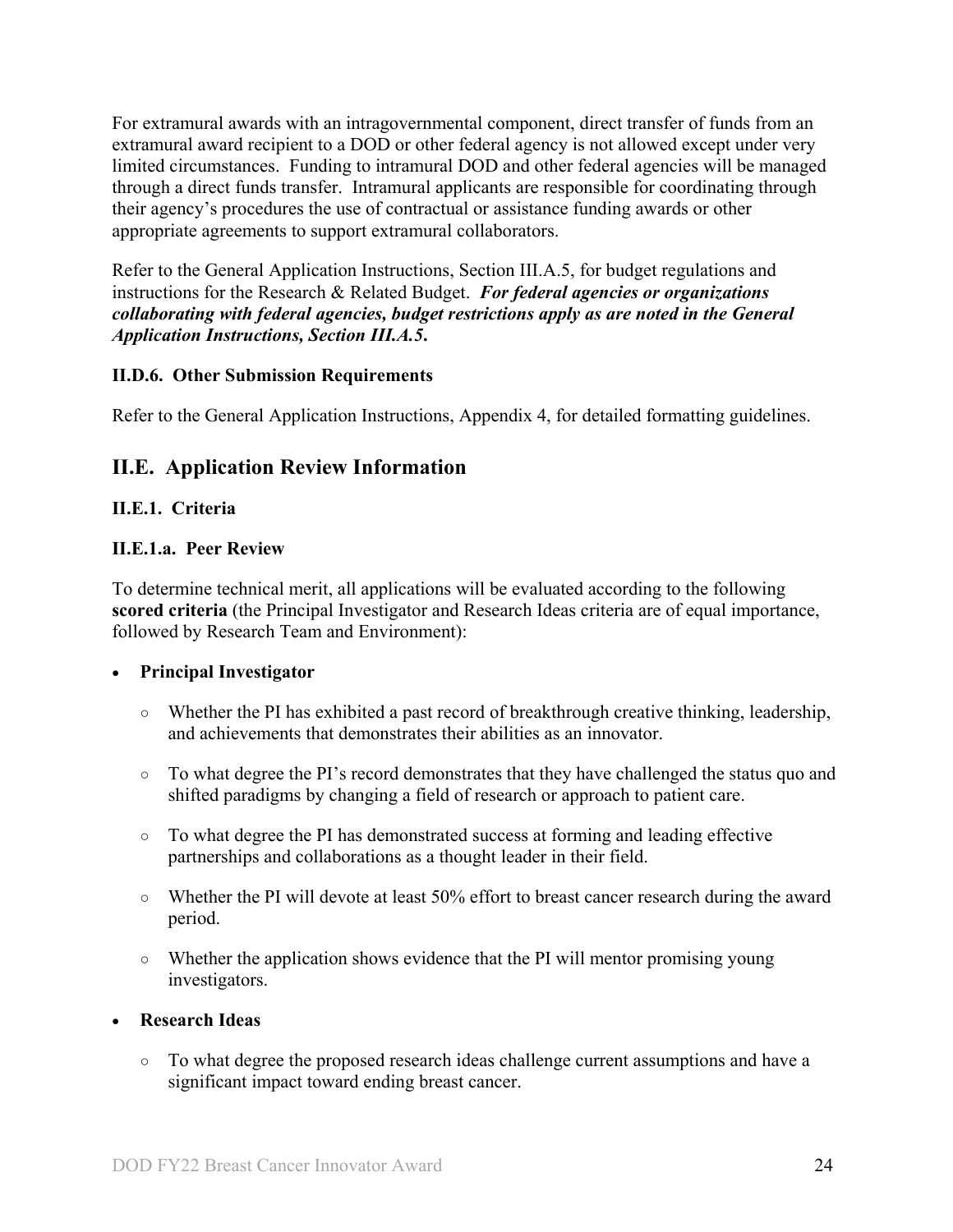- How well the application communicates a clear plan of what innovative ideas will be pursued and what the PI hopes to accomplish during the award period.
- Whether the application explicitly states which overarching challenge(s) the research will address.

### • **Research Team and Environment**

- How the combined background and breast cancer-related technical and administrative expertise of the research team will contribute to accomplishing the research goals and/or ability to manage this award.
- Whether two or more consumer advocates are named in the application and meet the criteria according to the program announcement.
- How well the consumer advocates are integrated into the planning, design, implementation, and evaluation of the research.
- How well the consumer advocates knowledge of current breast cancer issues and how their background and/or training in breast cancer research will contribute to the proposed research.
- Whether the environment will facilitate the PI's growth as an innovator.
- Whether appropriate documentation of institutional support is provided that reflects the extent to which the PI will be relieved of academic or administrative responsibilities and allowed to pursue their goals.
- If applicable, to what degree the intellectual and material property plan is appropriate.

In addition, the following **unscored criteria** will also contribute to the overall evaluation of the application:

#### • **Budget**

- Whether the **direct** costs exceed the allowable direct costs as published in the program announcement.
- Whether the budget is appropriate for the proposed research.

## • **Application Presentation**

○ To what extent the writing, clarity, and presentation of the application components influence the review.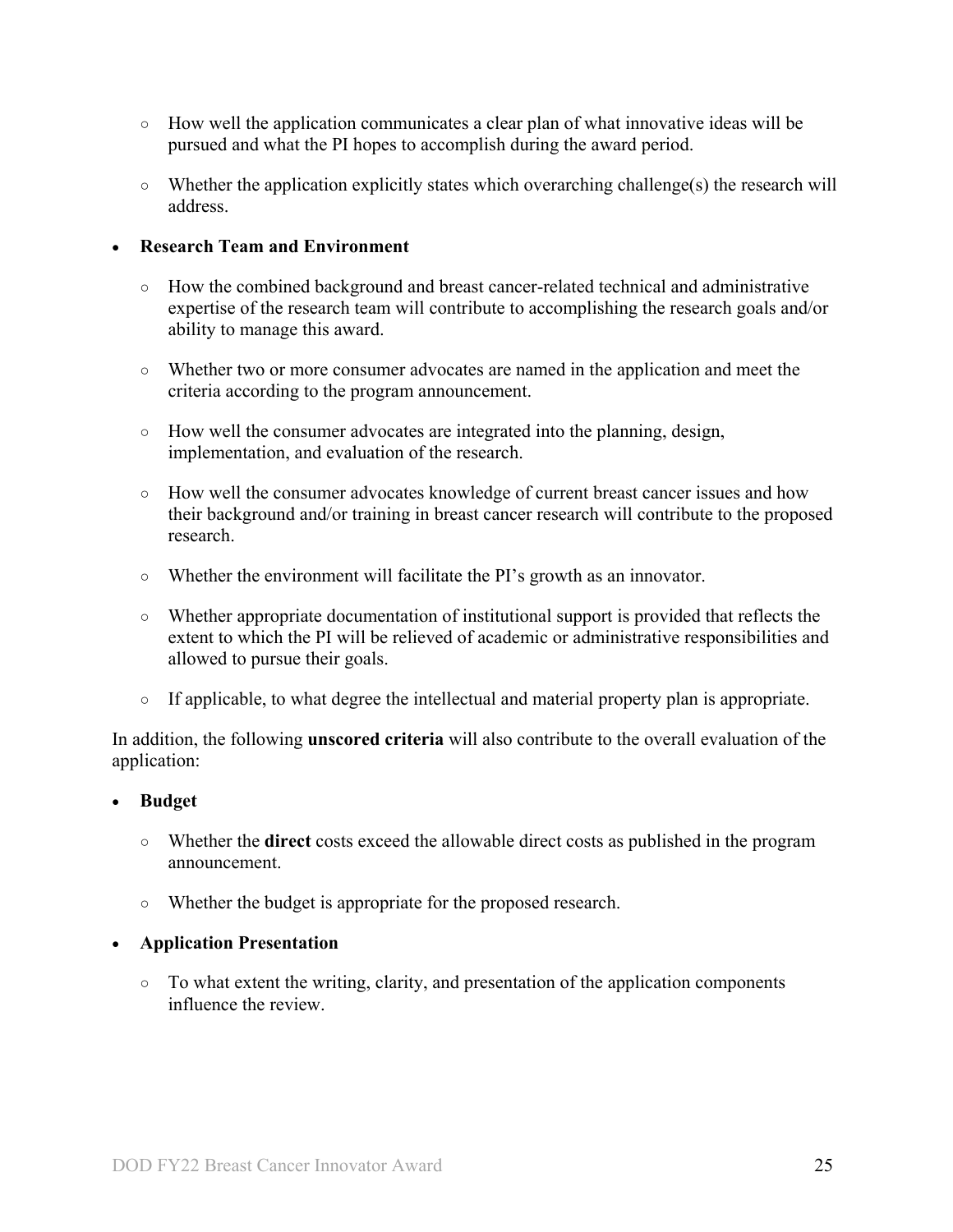## <span id="page-25-1"></span>**II.E.1.b. Programmatic Review**

To make funding recommendations and select the application(s) that, individually or collectively, will best achieve the program objectives, the following criteria are used by programmatic reviewers:

- Ratings and evaluations of the peer reviewers
- Relevance to the mission of the DHP and FY22 BCRP, as evidenced by the following:
	- **Stage 1:** During the first stage of programmatic review, the application will be selected for the second stage using the following criteria:
		- Relative innovation
		- Adherence to the intent of the award mechanism
	- **Stage 2 (Oral Presentation):** During the second stage of programmatic review, the following criteria will be used:
		- Understanding the barriers in breast cancer
		- Articulation of a realistic vision with a high potential to impact breast cancer
		- Leadership capabilities to form partnerships and collaborations that will impact breast cancer

## <span id="page-25-0"></span>**II.E.2. Application Review and Selection Process**

All applications are evaluated by scientists, clinicians, and consumers in a two-tier review process. The first tier is **peer review**, the evaluation of applications against established criteria to determine technical merit, where each application is assessed for its own merit, independent of other applications. The second tier is **programmatic review**, a comparison-based process in which applications with high scientific and technical merit are further evaluated for programmatic relevance. Final recommendations for funding are made to the Commanding General, USAMRDC. *The highest-scoring applications from the first tier of review are not automatically recommended for funding. Funding recommendations depend on various factors as described in Section [II.E.1.b, Programmatic Review.](#page-25-1)* Additional information about the two-tier process used by the CDMRP can be found at [https://cdmrp.army.mil/about/2tierRevProcess.](http://cdmrp.army.mil/about/2tierRevProcess) An information paper describing the funding recommendations and review process for the award mechanisms for the BCRP will be provided to the PI and posted on the CDMRP website.

All CDMRP review processes are conducted confidentially to maintain the integrity of the meritbased selection process. Panel members sign a statement declaring that application and evaluation information will not be disclosed outside the panel. Violations of confidentiality can result in the dissolving of a panel(s) and other corrective actions. In addition, personnel at the applicant or collaborating organizations are prohibited from contacting persons involved in the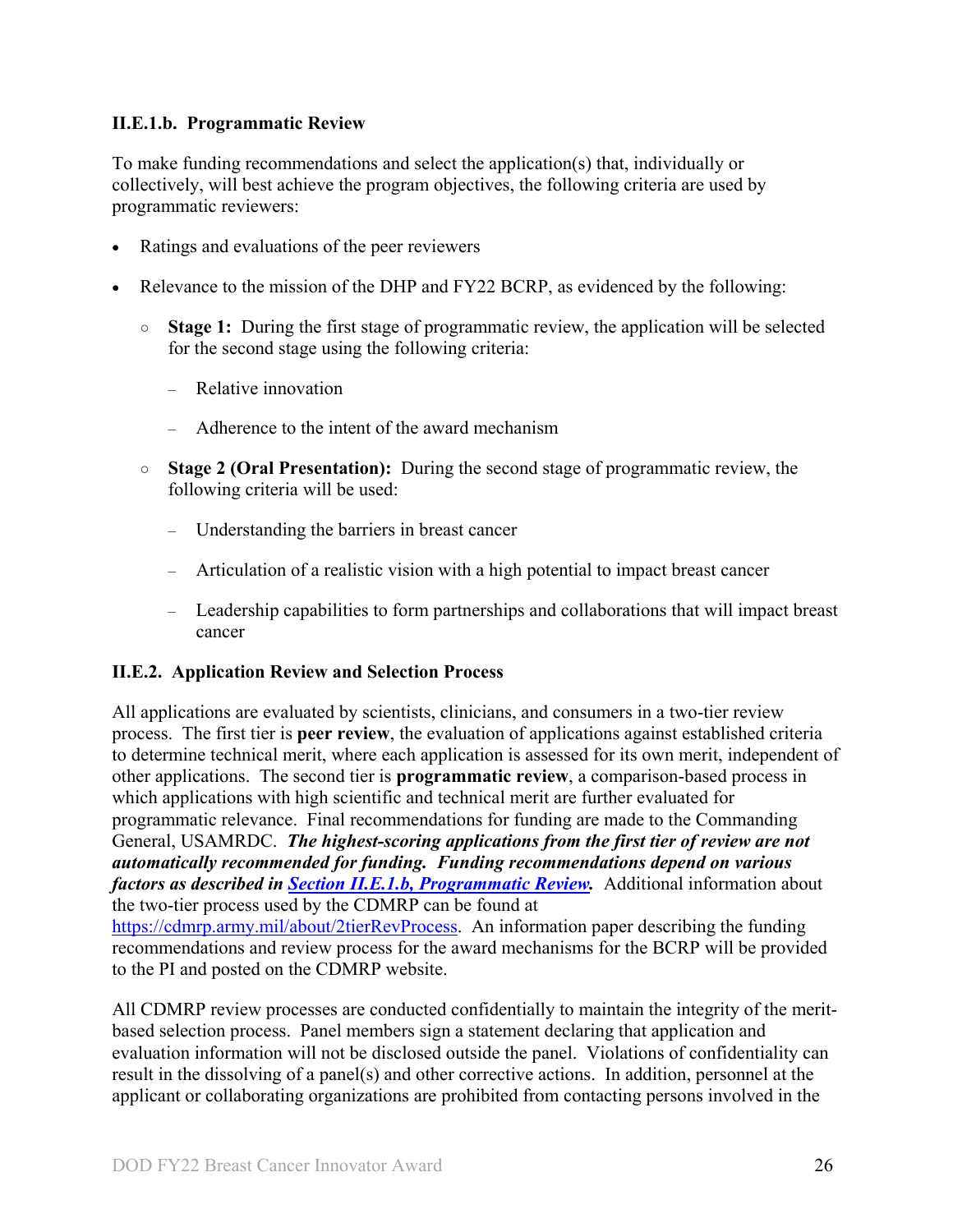review and approval process to gain protected evaluation information or to influence the evaluation process. Violations of these prohibitions will result in the administrative withdrawal of the organization's application. Violations by panel members or applicants that compromise the confidentiality of the review and approval process may also result in suspension or debarment from federal awards. Furthermore, the unauthorized disclosure of confidential information of one party to another third party is a crime in accordance with 18 USC 1905.

## <span id="page-26-0"></span>**II.E.3. Integrity and Performance Information**

Prior to making an assistance agreement award where the federal share is expected to exceed the simplified acquisition threshold, as defined in 2 CFR 200.1, over the period of performance, the federal awarding agency is required to review and consider any information about the applicant that is available in the Federal Awardee Performance and Integrity Information System (FAPIIS).

An applicant organization may review FAPIIS, accessible through SAM, and submit comments to FAPIIS on any information about the organization that a federal awarding agency previously entered and is currently available in FAPIIS.

The federal awarding agency will consider any comments by the applicant, in addition to other information in the designated integrity and performance system, in making a judgment about the applicant's integrity, business ethics, and record of performance under federal awards when determining a recipient's qualification prior to award, according to the qualification standards of the Department of Defense Grant and Agreement Regulations (DoDGARs), Section 22.415.

## <span id="page-26-1"></span>**II.E.4. Anticipated Announcement and Federal Award Dates**

All application review dates and times are indicated in [Section I, Overview of the Funding](#page-0-1)  [Opportunity.](#page-0-1)

Each PI and organization will receive email notification of posting of the funding recommendation in eBRAP. Each PI will receive a peer review summary statement on the strengths and weaknesses of the application.

## <span id="page-26-2"></span>**II.F. Federal Award Administration Information**

## <span id="page-26-3"></span>**II.F.1. Federal Award Notices**

Awards supported with FY22 funds are anticipated to be made no later than September 30, 2023. Refer to the General Application Instructions, Appendix 2, for additional award administration information.

After email notification of application review results through eBRAP, and if selected for funding, a representative from the USAMRAA will contact the Business Official authorized to negotiate on behalf of the PI's organization.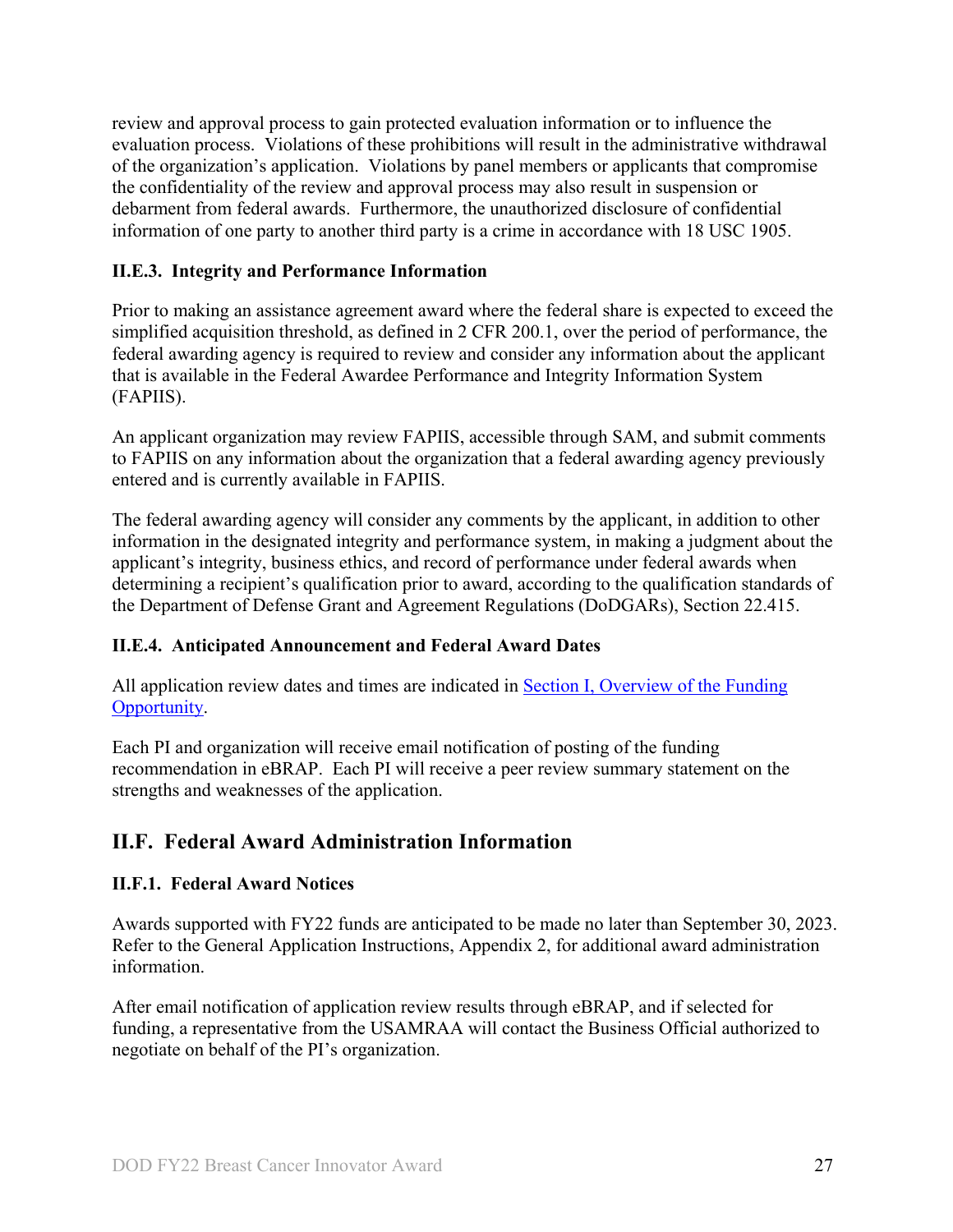**Pre-Award Costs:** An institution of higher education, hospital, or non-profit organization may, at its own risk and without the government's prior approval, incur obligations and expenditures to cover costs up to 90 days before the beginning date of the initial budget period of a new award. Refer to the General Application Instructions, Section III.A.5.

*Only an appointed USAMRAA Grants Officer may obligate the government to the expenditure of funds.* No commitment on the part of the government should be inferred from discussions with any other individual. **The award document signed by the Grants Officer is the official authorizing document.**

Federal Government Organizations: Funding made to federal government organizations (to include intramural DOD organizations) will be executed through the Military Interdepartmental Purchase Request (MIPR) or Funding Authorization Document (FAD) process. Transfer of funds is contingent upon appropriate safety and administrative approvals. Intramural applicants and collaborators are reminded to coordinate receipt and commitment of funds through their respective Resource Manager/Task Area Manager/Comptroller or equivalent Business Official.

## **II.F.1.a. PI Changes and Award Transfers**

Changes in PI are not allowed, except under extenuating circumstances that will be evaluated on a case-by-case basis and at the discretion of the Grants Officer.

The organizational transfer of an award supporting a clinical trial is strongly discouraged and in most cases will not be allowed. Approval of a transfer request will be on a case-by-case basis at the discretion of the Grants Officer.

An organizational transfer of an award will not be allowed in the last year of the (original) period of performance or any extension thereof.

Refer to the General Application Instructions, Appendix 2, Section B, for general information on organization or PI changes.

## <span id="page-27-0"></span>**II.F.2. Administrative and National Policy Requirements**

Applicable requirements in the DoDGARs found in 32 CFR, Chapter I, Subchapter C, and 2 CFR, Chapter XI, apply to grants and cooperative agreements resulting from this program announcement.

Refer to the General Application Instructions, Appendix 2, for general information regarding administrative requirements.

Refer to the General Application Instructions, Appendix 5, for general information regarding national policy requirements.

Refer to full text of the latest **DoD R&D General Terms and Conditions**; the USAMRAA [General Research Terms and Conditions with Institutions of Higher Education, Hospitals, and](https://www.usamraa.army.mil/Pages/Resources.aspx)  [Non-Profit Organizations: Addendum to the DoD](https://www.usamraa.army.mil/Pages/Resources.aspx) R&D General Terms and Conditions; and the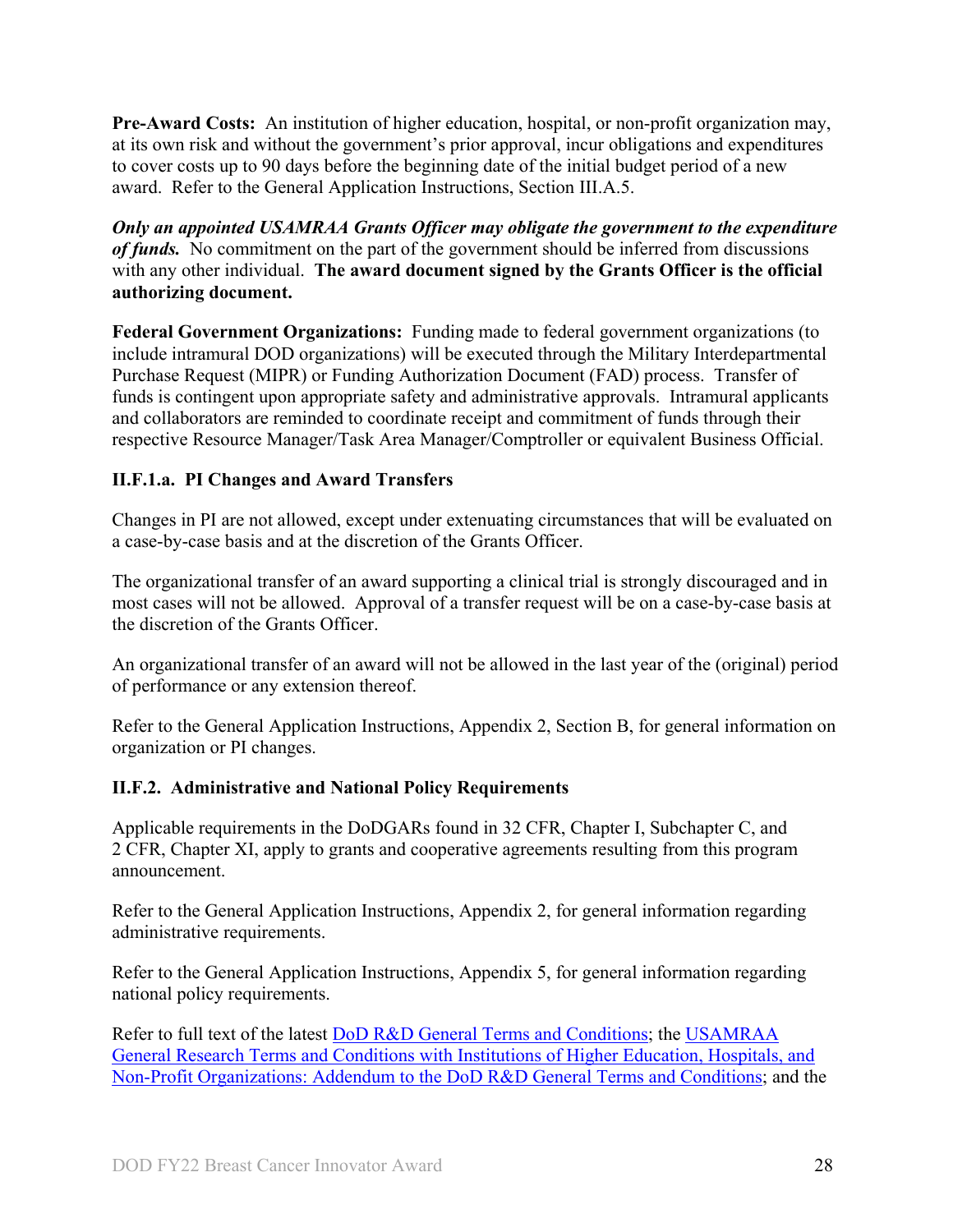[USAMRAA General Research Terms and Conditions with For-Profit Organizations](https://www.usamraa.army.mil/Pages/Resources.aspx) for further information.

*New Requirement:* Certification Regarding Disclosure of Funding Sources. The proposing entity must comply with Section 223(a) of the William M. (Mac) Thornberry National Defense Authorization Act for Fiscal Year 2021, which requires that the PI and all key personnel:

- Certify that the current and pending support provided on the application is current, accurate, and complete;
- Agree to update such disclosure at the request of the agency prior to the award of support and at any subsequent time the agency determines appropriate during the term of the award; and
- Have been made aware of the requirements under Section  $223(a)(1)$  of this Act.

False, fictitious, or fraudulent statements or claims may result in criminal, civil, or administrative penalties (U.S. Code, Title 218, Section 1001).

## <span id="page-28-0"></span>**II.F.3. Reporting**

Refer to the General Application Instructions, Appendix 2, Section A, for general information on reporting requirements. *If there are technical reporting requirement delinquencies for any existing USAMRAA-sponsored awards at the applicant organization, no new awards will be issued to the applicant organization until all delinquent reports have been submitted.*

Annual progress reports as well as a final progress report will be required.

The Award Terms and Conditions will specify if more frequent reporting is required.

Public Health Service (PHS) Inclusion Enrollment Reporting Requirement *(only required for clinical research studies)*: Enrollment reporting on the basis of sex/gender, race, and/or ethnicity will be required with each annual and final progress report. The PHS Inclusion Enrollment Report is available on the "Funding Opportunities & Forms" web page [\(https://ebrap.org/eBRAP/public/Program.htm\)](https://ebrap.org/eBRAP/public/Program.htm) in eBRAP.

Award Expiration Transition Plan: An Award Expiration Transition Plan must be submitted with the final progress report. Use the one-page template "Award Expiration Transition Plan," available on the eBRAP "Funding Opportunities & Forms" web page [\(https://ebrap.org/eBRAP/public/Program.htm\)](https://ebrap.org/eBRAP/public/Program.htm) under the "Progress Report Formats" section. The Award Expiration Transition Plan must outline if and how the research supported by this award will progress and must include source(s) of funding, either known or pending.

Awards resulting from this program announcement may entail additional reporting requirements related to recipient integrity and performance matters. Recipient organizations that have federal contract, grant, and cooperative agreement awards with a cumulative total value greater than \$10M are required to provide information to FAPIIS about certain civil, criminal, and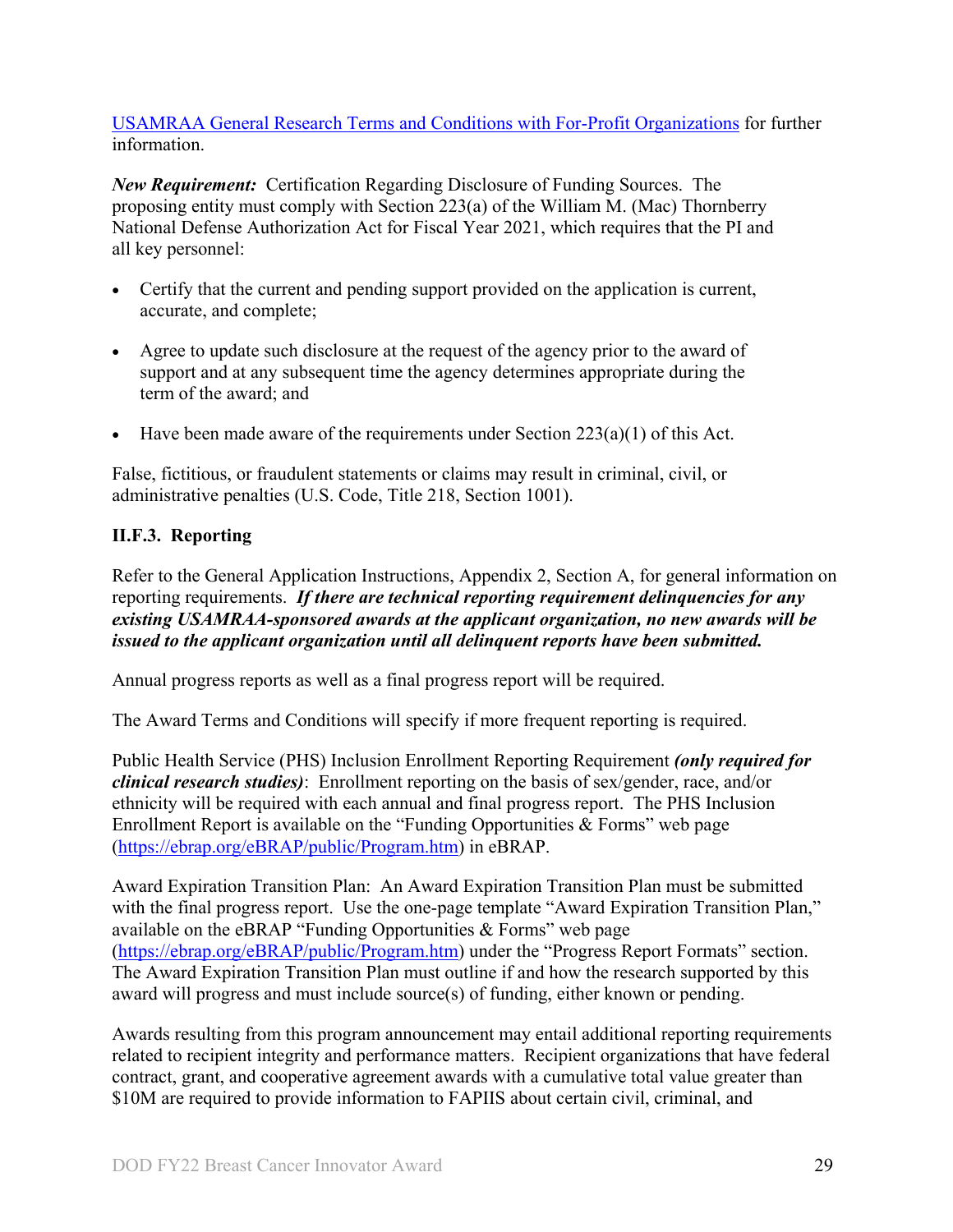administrative proceedings that reached final disposition within the most recent 5-year period and that were connected with performance of a federal award. These recipients are required to disclose, semiannually, information about criminal, civil, and administrative proceedings as specified in the applicable Representations (see General Application Instructions, Appendix 5, Section B).

# <span id="page-29-0"></span>**II.G. Federal Awarding Agency Contacts**

## <span id="page-29-1"></span>**II.G.1. eBRAP Help Desk**

Questions related to program announcement content or submission requirements as well as questions related to the pre-application or intramural application submission through eBRAP should be directed to the eBRAP Help Desk, which is available Monday through Friday from 8:00 a.m. to 5:00 p.m. ET. Response times may vary depending upon the volume of inquiries.

Phone: 301-682-5507

Email: [help@eBRAP.org](mailto:help@eBRAP.org)

## <span id="page-29-2"></span>**II.G.2. Grants.gov Contact Center**

Questions related to extramural application submission through Grants.gov portal should be directed to the Grants.gov Contact Center, which is available 24 hours a day, 7 days a week (closed on U.S. federal holidays). Note that the eBRAP Help Desk is unable to provide technical assistance with Grants.gov submission.

Phone: 800-518-4726; International 1-606-545-5035

Email:  $support(\widehat{a})$ *grants.gov* 

Sign up on Grants.gov for "send me change notification emails" by following the link on the "Synopsis" page for the program announcement or by responding to the prompt provided by Grants.gov when first downloading the Grants.gov application package. If the Grants.gov application package is updated or changed, the original version of the application package may not be accepted by Grants.gov.

## <span id="page-29-3"></span>**II.H. Other Information**

## <span id="page-29-4"></span>**II.H.1. Program Announcement and General Application Instructions Versions**

Questions related to this program announcement should refer to the program name, the program announcement name, and the program announcement version code 701b. The program announcement numeric version code will match the General Application Instructions version code 701.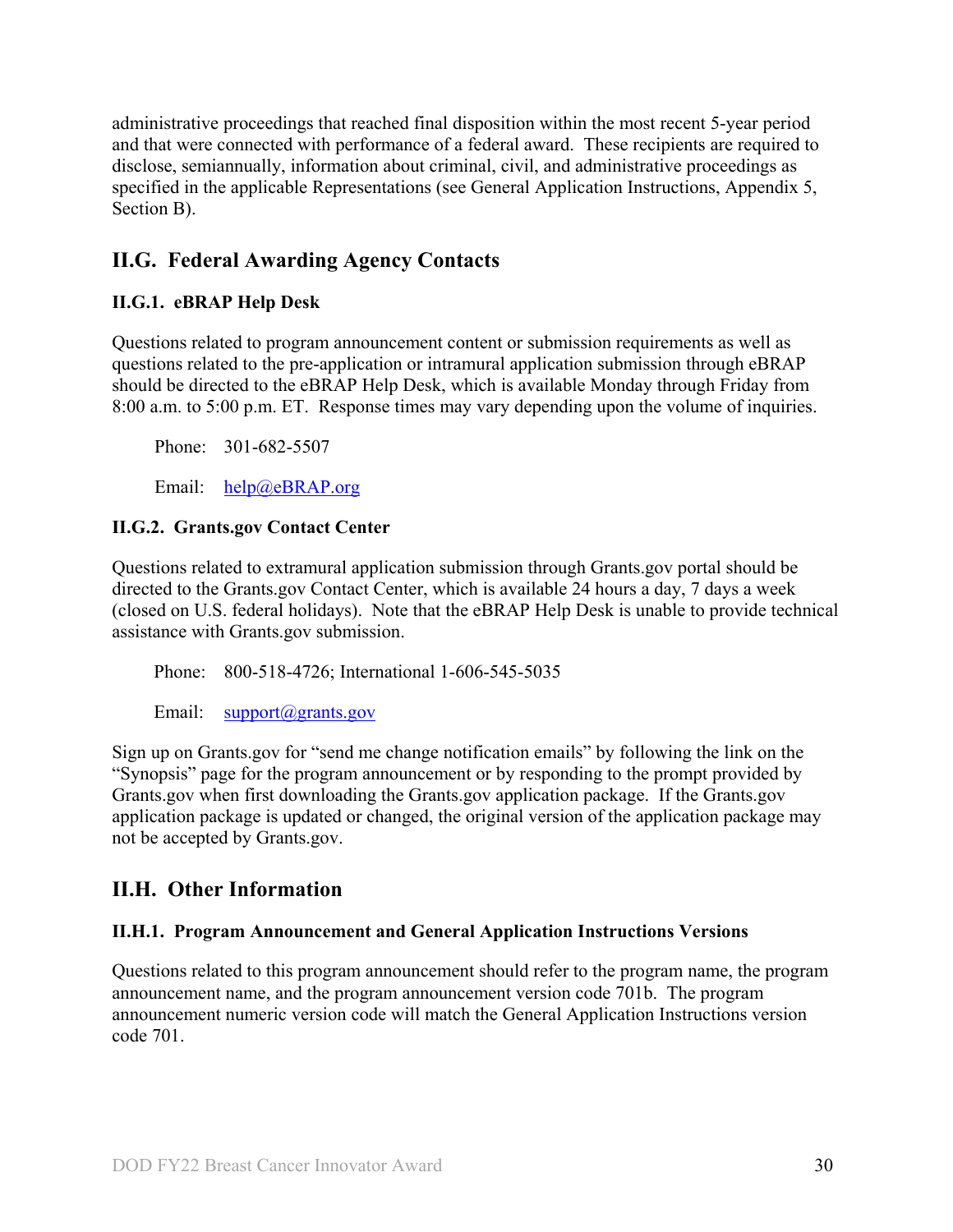## <span id="page-30-0"></span>**II.H.2. Administrative Actions**

After receipt of pre-applications or applications, the following administrative actions may occur:

## **II.H.2.a. Rejection**

The following will result in administrative rejection of the pre-application:

- Preproposal Narrative is missing.
- More than one pre-application is received in which the same investigator is named as the PI. Only the first pre-application received will be accepted; additional pre-applications will be administratively rejected.
- PI biographical sketch is missing.

The following will result in administrative rejection of the application:

- Submission of an application for which a letter of invitation was not received.
- Project Narrative exceeds page limit.
- Project Narrative is missing.
- Budget is missing.

#### **II.H.2.b. Modification**

- Pages exceeding the specific limits will be removed prior to review for all documents other than the Project Narrative.
- Documents not requested will be removed.

#### <span id="page-30-1"></span>**II.H.2.c. Withdrawal**

The following may result in administrative withdrawal of the pre-application or application:

- An FY22 BCRP Programmatic Panel member is named as being involved in the research proposed or is found to have assisted in the pre-application or application processes including, but not limited to, concept design, application development, budget preparation, and the development of any supporting documentation. *A list of the FY22 BCRP Programmatic Panel members can be found at<https://cdmrp.army.mil/bcrp/panels/panels22>.*
- The application fails to conform to this program announcement description.
- Inclusion of URLs, with the exception of links in References Cited and Publication and/or Patent Abstract sections.
- Page size is larger than 8.5 inches x 11.0 inches (approximately 21.59 cm x 27.94 cm).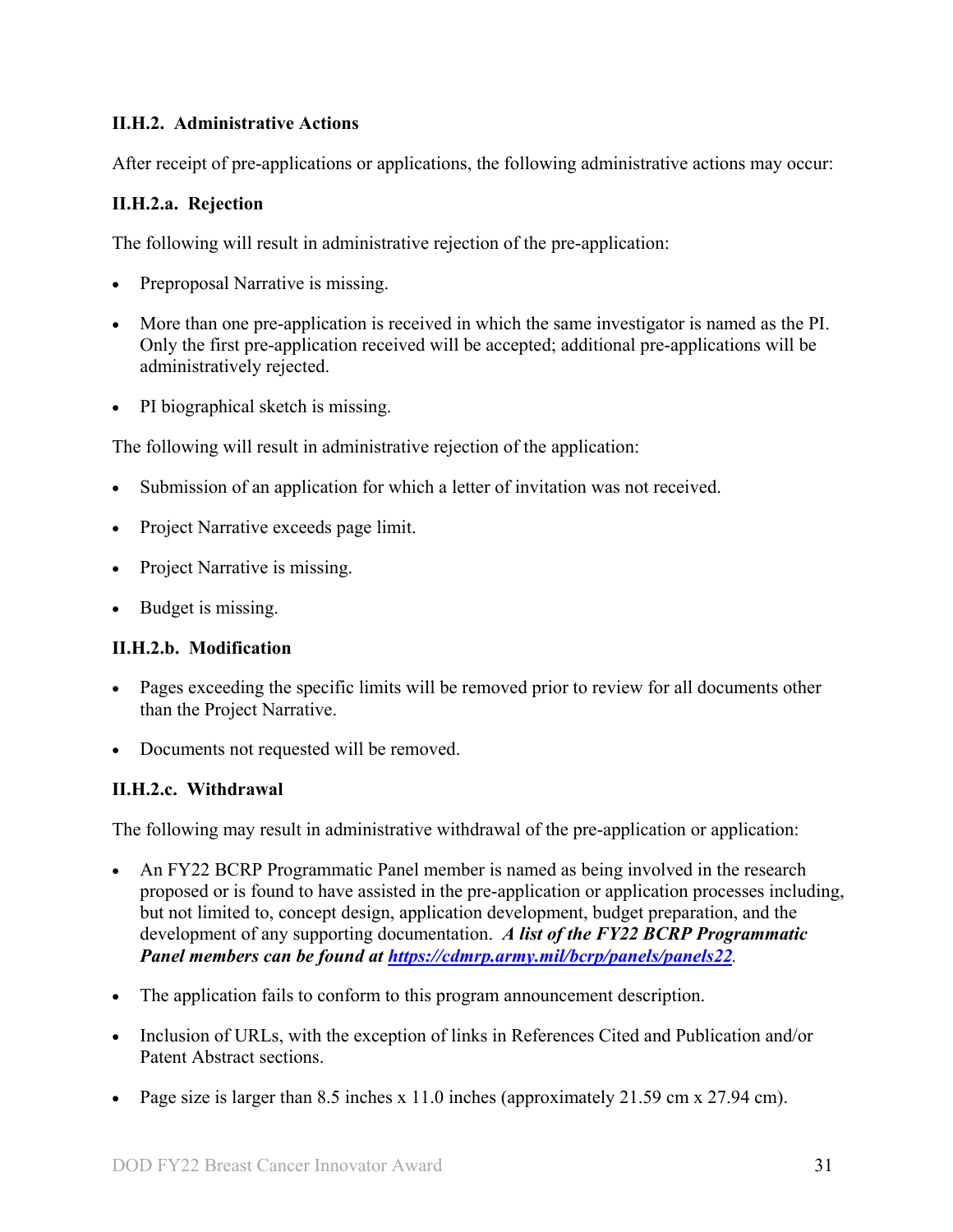- To preserve the integrity of its peer and programmatic review processes, the CDMRP discourages inclusion of any employee of its review contractors having any role in the preparation, research or other duties for submitted applications. For FY22, the identities of the peer review contractor and the programmatic review contractor may be found at the CDMRP website [\(https://cdmrp.army.mil/about/2tierRevProcess\)](https://cdmrp.army.mil/about/2tierRevProcess). Applications that include names of personnel from either of these companies may be administratively withdrawn.
- Personnel from applicant or collaborating organizations are found to have contacted persons involved in the review or approval process to gain protected evaluation information or to influence the evaluation process.
- Applications from extramural organizations, including non-DOD federal agencies, received through eBRAP may be withdrawn.
- Applications submitted by an intramural DOD organization may be withdrawn if the intramural organization cannot coordinate the use of contractual, assistance, or other appropriate agreements to provide funds to extramural collaborators.
- Submission of the same research project to different funding opportunities within the same program and funding cycle.
- The PI does not meet the eligibility criteria.
- Application fails to include two consumer advocates on the research team as required by this program announcement.

## **II.H.2.d. Withhold**

Applications that appear to involve research misconduct will be administratively withheld from further consideration pending organizational investigation. The organization will be required to provide the findings of the investigation to the USAMRAA Grants Officer for a determination of the final disposition of the application.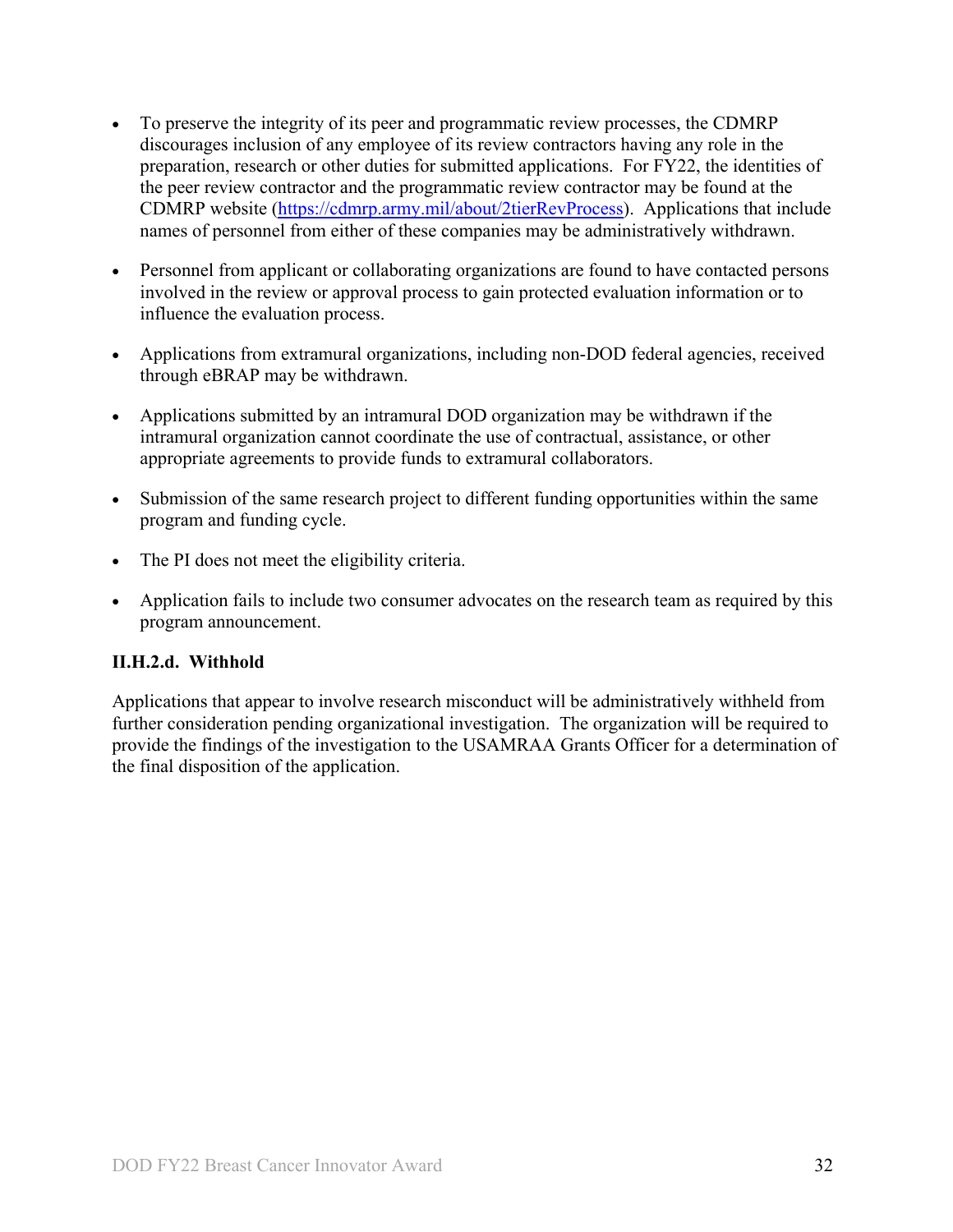# <span id="page-32-0"></span>**II.H.3. Application Submission Checklist**

| <b>Application Components</b>                                                                             | <b>Action</b>                                                                                                                                   | Completed |
|-----------------------------------------------------------------------------------------------------------|-------------------------------------------------------------------------------------------------------------------------------------------------|-----------|
| SF424 Research & Related<br><b>Application for Federal</b><br>Assistance (extramural<br>submissions only) | Complete form as instructed                                                                                                                     |           |
| Summary (Tab 1) and<br><b>Application Contacts (Tab 2)</b><br>(intramural submissions<br>only)            | Complete tabs as instructed                                                                                                                     |           |
| Attachments                                                                                               | Project Narrative: Upload as Attachment 1<br>with file name "ProjectNarrative.pdf"                                                              |           |
|                                                                                                           | Supporting Documentation: Upload as<br>Attachment 2 with file name "Support.pdf"                                                                |           |
|                                                                                                           | Technical Abstract: Not required; leave<br>Attachment 3 blank                                                                                   |           |
|                                                                                                           | Lay Abstract: Not required; leave Attachment<br>4 blank                                                                                         |           |
|                                                                                                           | Statement of Work: Upload as Attachment 5<br>with file name "SOW.pdf"                                                                           |           |
|                                                                                                           | Research Team Statement: Upload as<br>Attachment 6 with file name "Team.pdf"                                                                    |           |
|                                                                                                           | Representations (extramural submissions<br>only): Upload as Attachment 7 with file name<br>"RequiredReps.pdf"                                   |           |
|                                                                                                           | <b>Suggested Collaborating DOD Military</b><br>Facility Budget Format: Upload as<br>Attachment 8 with file name "MFBudget.pdf"<br>if applicable |           |
| Research & Related Personal<br>Data                                                                       | Complete form as instructed                                                                                                                     |           |
| Research & Related<br>Senior/Key Person Profile<br>(Expanded)                                             | Attach PI Biographical Sketch<br>(Biosketch LastName.pdf) to the appropriate<br>field                                                           |           |
|                                                                                                           | Attach PI Previous/Current/Pending Support<br>(Support LastName.pdf) to the appropriate<br>field                                                |           |
|                                                                                                           | <b>Attach Biographical Sketch</b><br>(Biosketch LastName.pdf) for each senior/key<br>person to the appropriate field                            |           |
|                                                                                                           | Attach Previous/Current/Pending<br>(Support LastName.pdf) for each senior/key<br>person to the appropriate field                                |           |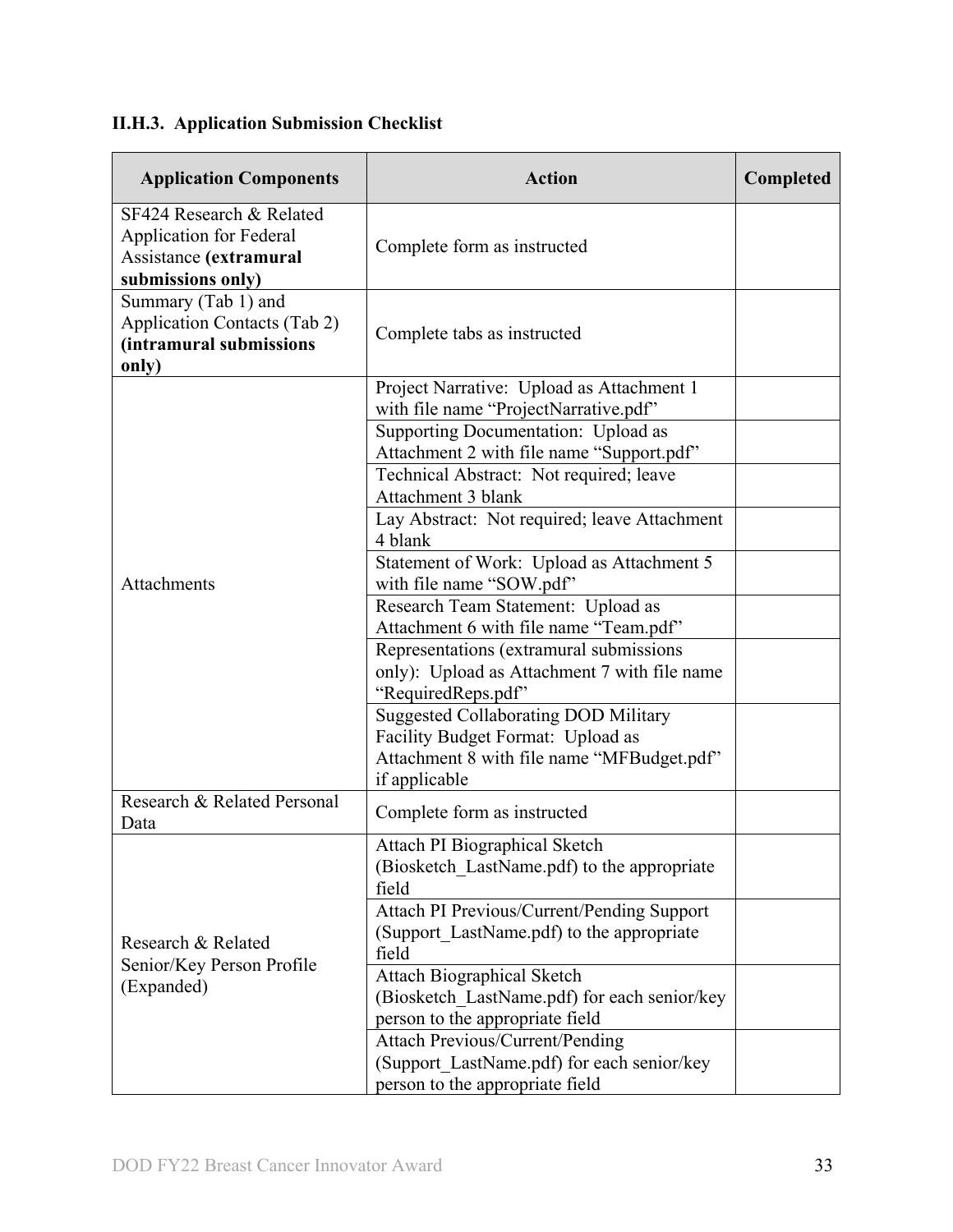| <b>Application Components</b> | Action                                          | Completed        |
|-------------------------------|-------------------------------------------------|------------------|
| Research & Related Budget     | Complete as instructed. Attach Budget           |                  |
| (extramural submissions       | Justification (BudgetJustification.pdf) to the  |                  |
| only)                         | appropriate field                               |                  |
| Budget (intramural            | Suggested DOD Military Budget Format,           |                  |
| submissions only)             | including justification                         |                  |
| Project/Performance Site      | Complete form as instructed                     |                  |
| Location(s) Form              |                                                 |                  |
| Research & Related Subaward   | Complete form as instructed                     |                  |
| Budget Attachment(s) Form, if |                                                 |                  |
| applicable                    |                                                 |                  |
| <b>Additional</b>             | <b>Action</b>                                   | <b>Completed</b> |
| <b>Application Components</b> |                                                 |                  |
| Confidential Letters of       | Confirm upload to eBRAP                         |                  |
| Recommendation                |                                                 |                  |
|                               | Confirm ability to give an oral presentation in |                  |
|                               | the National Capital Area or virtually, at the  |                  |
| <b>Oral Presentation</b>      | discretion of the government, that is           |                  |
|                               | tentatively scheduled for December 2022 (if     |                  |
|                               | selected for Stage 2)                           |                  |